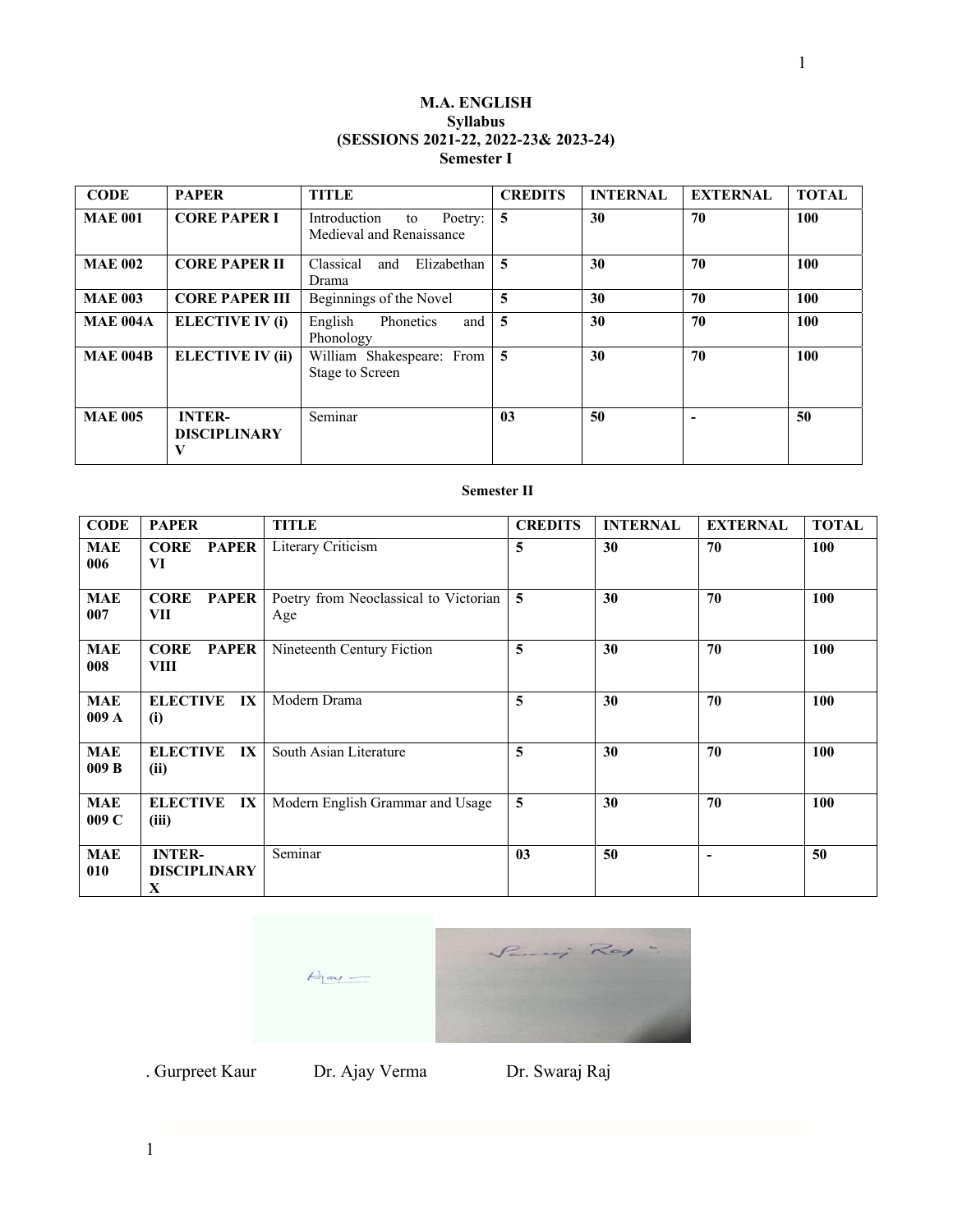## **2021-22, 2022-23 & 2023-24 M.A. English-I (Semester-I) MAE 001(Core Course-I) Introduction to Poetry: Medieval & Renaissance**

**Time Allowed: 3 Hours** Max. Marks: 100 **Periods per week: 5 Written Examination: 70 Credits: 05 Internal Assessment: 30 Teaching Hours: 75 Pass Percentage: 35%**  Pass Percentage: 35% **Instructions for the Paper Setter:** The question paper will carry 70 marks and will be of three hours duration. The paper will consist of three Units. Following shall be the unit wise marks division:  $\bullet$  Unit-I  $-$  20 Marks

- 
- Unit-II 20Marks
- $\bullet$  Unit-III  $-$  30Marks

**Note:** We humbly request that the paper setter consults the testing pattern given in testing section.

**Instructions for the candidates:** Candidates are required to attempt all the questions as per the instructions given in the testing section.

# **Course Objectives:**

The objective of this paper is to acquaint the students with historical as well as literary background of Medieval & Renaissance poetry. The purpose of teaching this paper is to develop an inclination towards literature among the students. The paper will also help the students to develop critical understanding of poetry as a genre.

**Pedagogy:** Primarily the chalk and duster method will be used to teach this course. To evoke the interest of the students in the curriculum due emphasis will be laid on assignments, homework and periodic tests.

|                                         | UNIT-I                                      |
|-----------------------------------------|---------------------------------------------|
| Terry Eagleton                          | "How to Read a Poem"                        |
|                                         | (Chapter 5 from How to Read a Poem)         |
| Chaucer                                 | Prologue to the Canterbury Tales            |
|                                         |                                             |
|                                         | UNIT-II                                     |
| John Donne<br>$\overline{\phantom{a}}$  | Poems: "The Flea", "The Good Morrow",       |
|                                         | "The Sun Rising", "The Canonization",       |
|                                         | "The Anniversary", "Valediction: Forbidding |
|                                         | Mourning" Holy Sonnets: Oh my Black Soul",  |
|                                         | "This is my play's last scene"              |
| John Milton<br>$\overline{\phantom{a}}$ | <i>Paradise Lost</i> (Book I)               |
|                                         |                                             |

**Testing Unit-I** 

- **1.** The paper setter shall set one-essay-type question with internal alternative from Terry Eagleton's 'How to Read a Poem' (Chapter 5)prescribed in Unit-I. 10Marks
- **2.** The paper setter shall set one-essay type question with internal alternative from Chaucer's *Prologue to the Canterbury Tales* prescribed in Unit-I.

10 Marks

**Unit-II** 

**3.** The paper setter shall set one-essay type question with internal alternative from John Donne's Poems prescribed in Unit-II. 10 Marks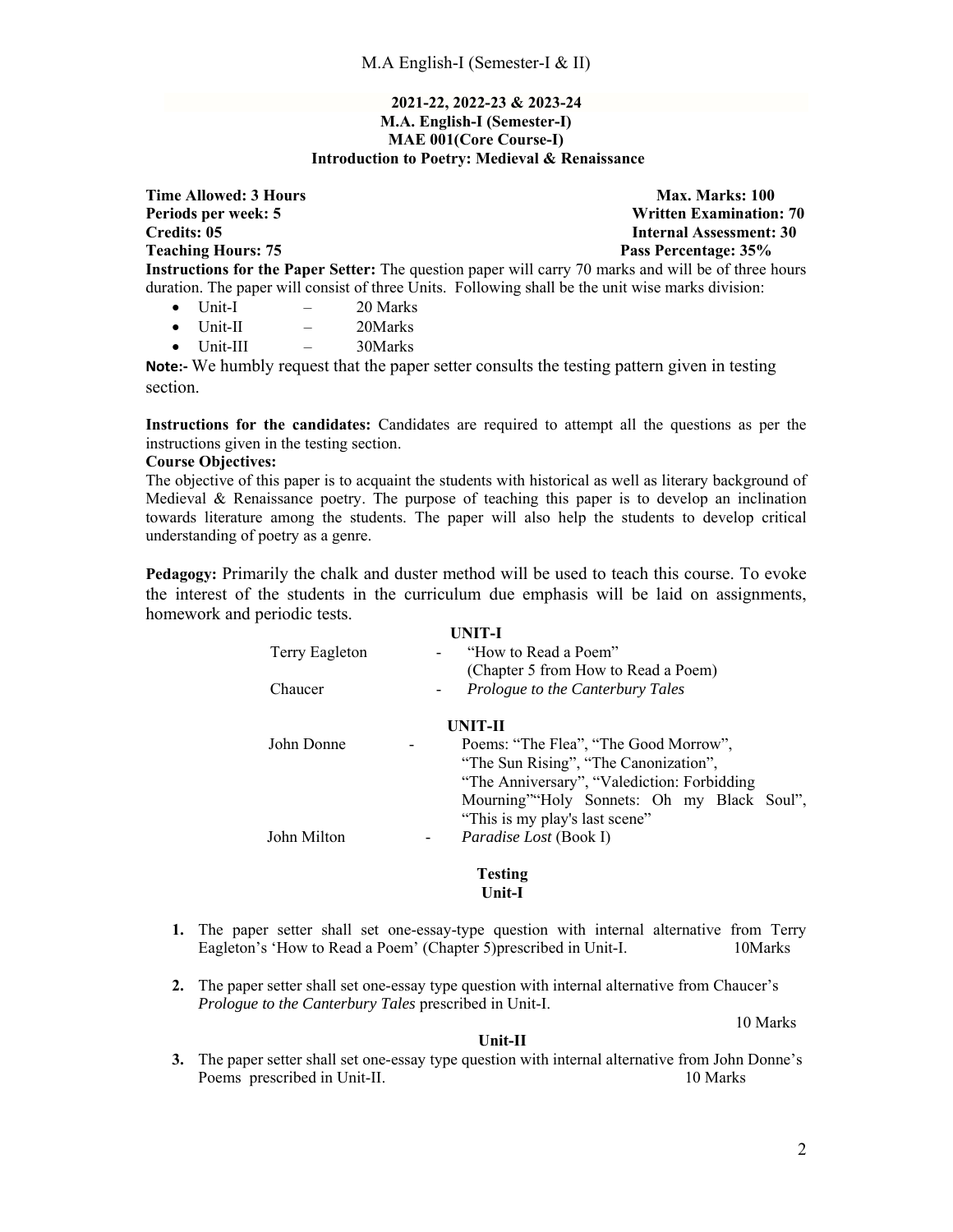**4.** The paper setter shall set one-essay type question with internal alternative from John Milton's *Paradise Lost* Book-I prescribed in Unit-II. 10 Marks

# **Unit-III**

**5.** There shall be 10 short-answer type questions. All the questions are compulsory. This section will cover the entire syllabus (Unit-I &II). Each question will carry 3 marks.

10X3=30 Marks

## **Course Learning Outcomes:**

- 1. Students will get an opportunity to delvelop deep in the world of literature.
- 2. Students will have a better understanding of history of English literature especially about the periods mentioned in the title of the paper.
- 3. The course will familiarise the students with different form of poetry.

# **Suggested Readings:**

# **Geoffrey Chaucer**

Geoffrey Chaucer, Wyatt-J.,ed., *Chaucer: The Prologue*, University Tutorial Press, London 1997

Bowden, Muriel: *A Commentary on the General Prologue, Macmillan*: London, 1948 Chesterton, G.K.: *Chaucer* Faber, London. Coghill, N.: *The Poet Chaucer*, London, 1961.

# **John Donne**

Gardner, Helen, ed., John Donne: *A Collection of Critical Essays*, Prentice-Hall, 1982. Gerald, Hammond, *The Metaphysical Poets*, Macmillan, 1974. Julian Lovelock, *Songs & Sonnets*. Macmillan, 1973.

# **John Milton**

Martz, Louis L., ed., Milton: *A Collection of Critical Essays*, Prentice Hall, N.J., 1966. Waldock, A. J., *Paradise Lost and Its Critics*, Cambridge University Press, 1966. Pattison, Mark. *Milton*, Lyall Book Depot, Chandigarh, 1966



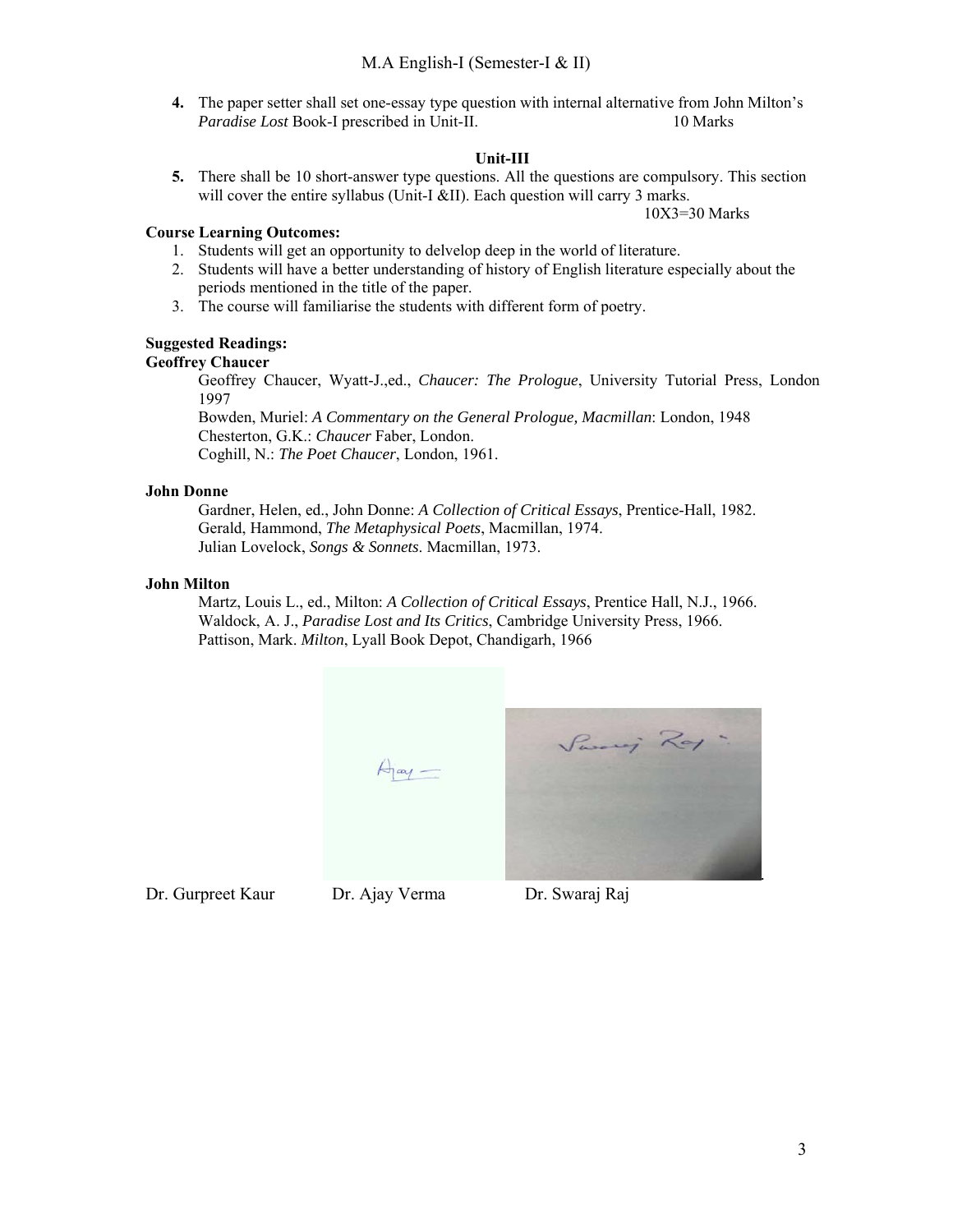## **2021-22, 2022-23 & 2023-24 M.A. English-I (Semester-I) MAE 002 (Core Course-II) Classical and Elizabethan Drama**

**Time Allowed: 3 Hours** Max. Marks: 100 **Periods per week: 5 Written Examination: 70 Credits: 05 Internal Assessment: 30 Teaching Hours: 75 Pass Percentage: 35% Instructions for the Paper Setter:** The question paper will carry 70 marks and will be of three hours duration. The paper will consist of three Units. Following shall be the unit wise marks division:

- $\bullet$  Unit-I  $-$  20 Marks
- Unit-II 20Marks
- $\bullet$  Unit-III  $-$  30Marks

**Note:** We humbly request that the paper setter consults the testing pattern given in testing section.

**Instructions for the candidates:** Candidates are required to attempt all the questions as per the instructions given in the testing section.

## **Course Objectives:**

The objective of this paper is to acquaint the students with historical as well as literary background of Classical and Elizabethan Drama. The paper aims at enhancing the critical faculties of the students through the inclusion of critical and genre based texts. The major objective is to enrich the critical, historical and textual knowledge of students.

**Pedagogy:** Primarily the chalk and duster method will be used to teach this course. To evoke the interest of the students in the curriculum due emphasis will be laid on assignments, homework and periodic tests.

|             | Unit-I                   |             |
|-------------|--------------------------|-------------|
| Aristotle   | $\overline{\phantom{a}}$ | Poetics     |
| Sophocles   | $\overline{\phantom{a}}$ | Oedipus Rex |
|             | $Unit-II$                |             |
| Shakespeare | $\overline{a}$           | King Lear   |
| Marlowe     | $\overline{\phantom{a}}$ | Dr. Faustus |

#### **Testing Unit-I**

- 1. The paper setter shall set one-essay type question with internal alternative from Aristotle's *Poetics* prescribed in Unit-I. 10Marks
- 2. The paper setter shall set one-essay type question with internal alternative from Sophocles *Oedipus Rex* prescribed in Unit-I. 10 Marks

### **Unit-II**

- 3. The paper setter shall set one-essay type question with internal alternative from Shakespeare's *King Lear prescribed in Unit-II.* 10 Marks
- 4. The paper setter shall set one-essay type question with internal alternative from Marlowe's *Dr. Faustus* prescribed in Unit-II. 10 Marks

### **Unit-III**

5. There shall be 10 short-answer type questions. All the questions are compulsory. This section will cover the entire syllabus (Unit-I &II). Each question will carry 3 marks.

10X3=30 Marks

## **Course Learning Outcomes:**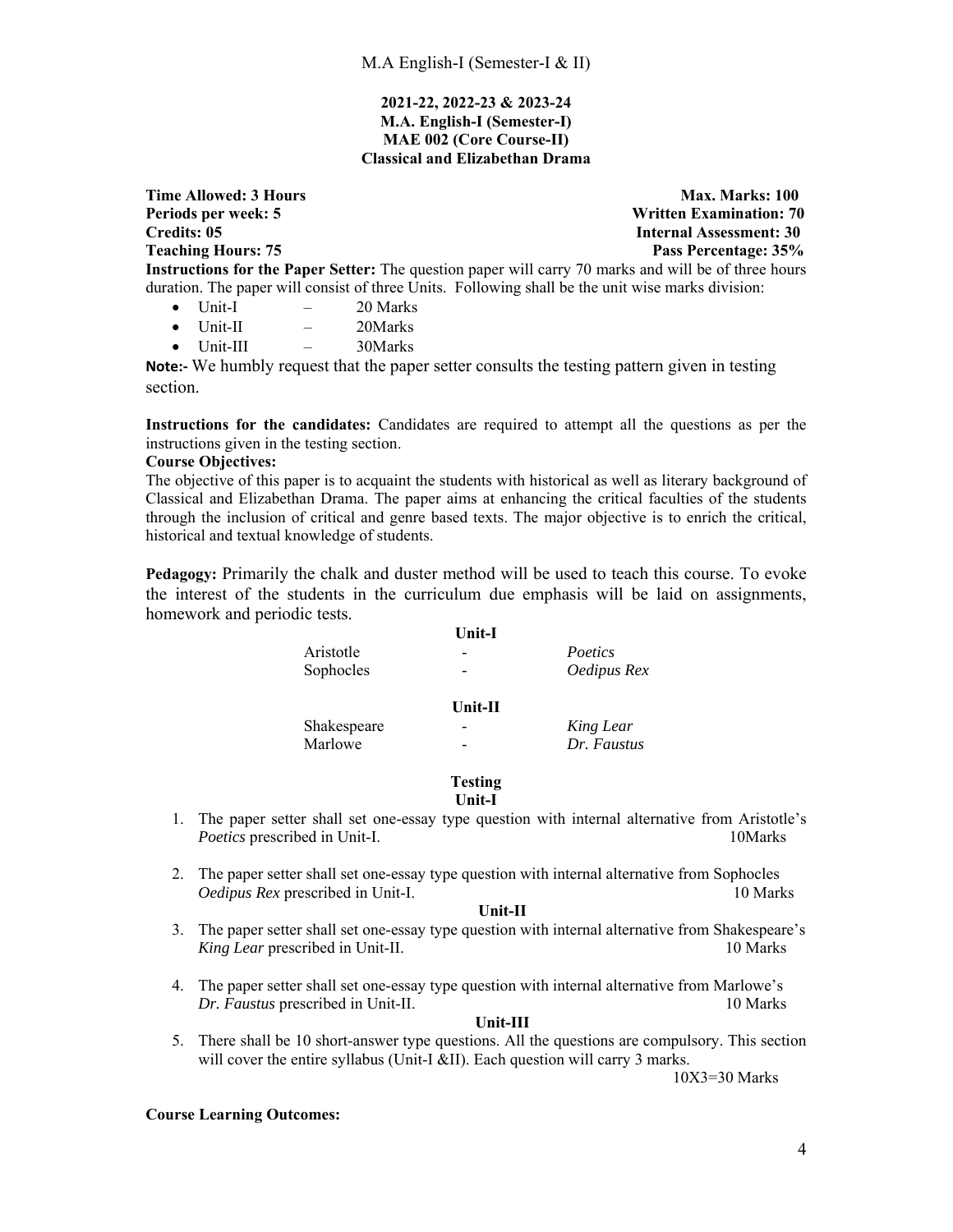- 1. Students will have an ample knowledge relating to the development of drama from Classical to Elizabethan age.
- 2. The study of the course will enhance the understanding of fundamentals of drama.
- 3. The course will familiarise the students with dramas of different eras.

## **Suggested Readings:**

# **Aristotle**

| House, Humphry      | <i>Aristotle's</i> Poetics                 |
|---------------------|--------------------------------------------|
| Lucas, D.W.         | <i>Aristotle's</i> Poetics                 |
| Olson, Edlder (ed.) | Aristotle's Poetics and English Literature |
| Halliwell, Stephen  | <i>Aristotle's</i> Poetics                 |

## **Sophocles**

Bloom, Harold. *Sophocles' Oedipus Rex (*Modern Critical Interpretation*)*. Chelsea House 2007. O'Brien, Michael J. (Ed.) *Twentieth Century Interpretation of Oedipus Rex: A Collection of Critical Essays.* Prentice-Hall, 1968.

Sheehan, Sean. *Sophocles' 'Oedipus the King': A Reader's Guide.* Bloomsbury Publishing, 2012. Travis, Roger. *Allegory and the Tragic Chorus in Sophocles' Oedipus at Colonus.* Rowman & Littlefield, 1999.

## **William Shakespeare**

Adelman, J: *King Lear: Twentieth Century Interpretations*, Prentice Hall Inc, Englewood Cliffs, N.J., 1978. Bradley, A.C. *Shakespearean Tragedy*, 1904.

Hellman, R., *Image and Structure in King Lear*, 1948.

Muir, Kenneth, *Shakespeare's Tragic Sequence*, 1972.

## **Christopher Marlowe**

Cheney, Patrick. *The Cambridge Companion to Christopher Marlowe.*Cambridge UP, 2004. Kastan, David Scott (Ed.) *Doctor Faustus.* (Norton Critical Edition). Leech, Clifford. *Marlowe: A Collection of Critical Essays.* Prentice-Hall, 1964. Levin, Harry. *The Overreacher.* Faber, 1954. Wilson, Richard. *Christopher Marlow.* Longman Critical Series, 1999



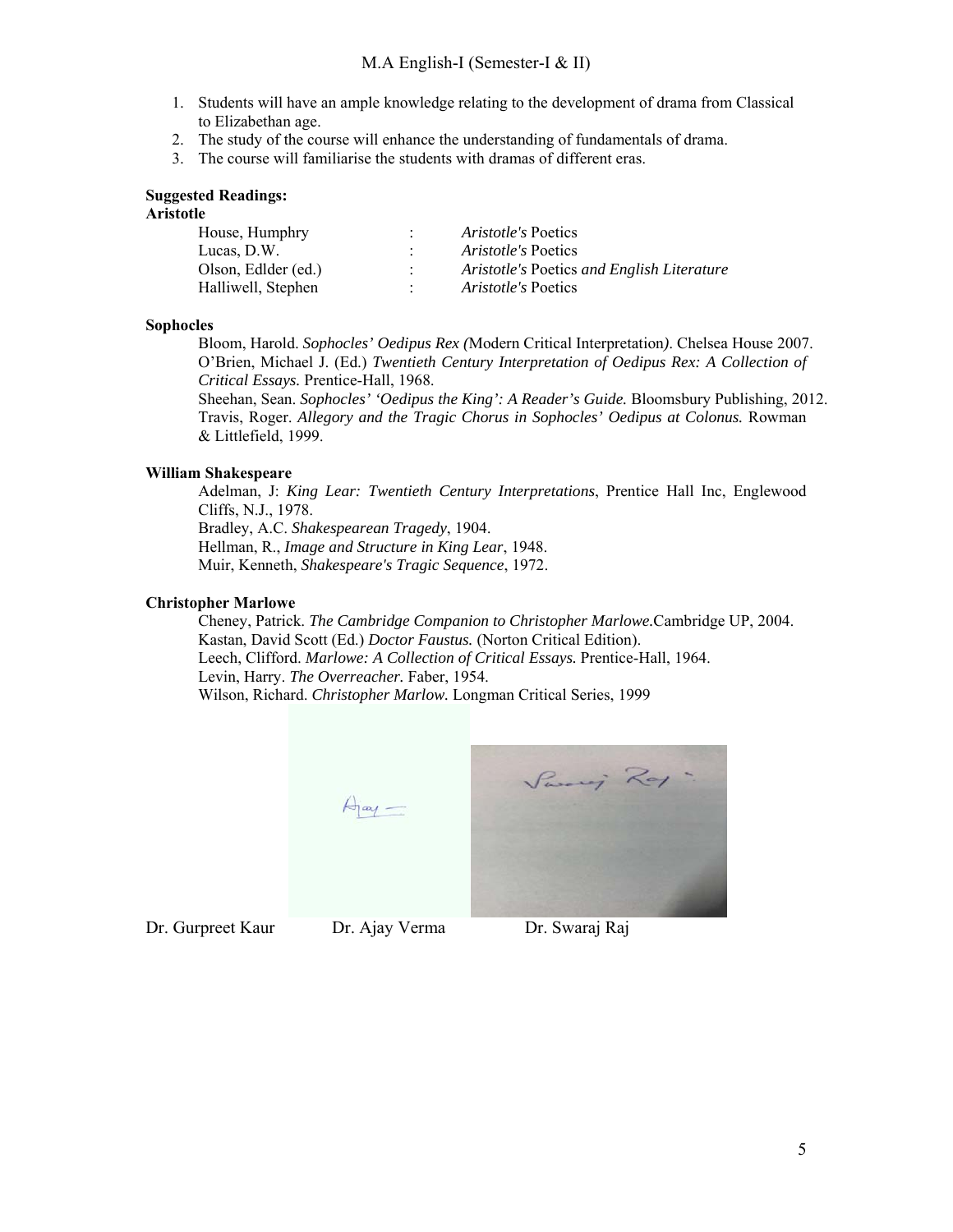## **2021-22, 2022-23 & 2023-24 M.A. English-I (Semester-I) MAE 003 (Core Course-III) Beginnings of the Novel**

**Time Allowed: 3 Hours Max. Marks: 100 Max. Marks: 100 Periods per week: 5 Written Examination: 70 Credits: 05 Internal Assessment: 30 Teaching Hours: 75 Pass Percentage: 35%**  Pass Percentage: 35% **Instructions for the Paper Setter:** The question paper will carry 70 marks and will be of three hours duration. The paper will consist of three Units. Following shall be the unit wise marks division:

- $\bullet$  Unit-I  $-$  20 Marks
- Unit-II 20Marks
- $\bullet$  Unit-III  $-$  30Marks

**Note:** We humbly request that the paper setter consults the testing pattern given in testing section.

**Instructions for the candidates:** Candidates are required to attempt all the questions as per the instructions given in the testing section.

## **Course Objectives:**

The main objective of the paper is to induce the analytical approach in the students through the critical understanding of genre of fiction. To create the better understanding of the texts prescribed; the information about the factors responsible for the rise and growth of fiction will also be discussed in this paper.

**Pedagogy:** Primarily the chalk and duster method will be used to teach this course. To evoke the interest of the students in the curriculum due emphasis will be laid on assignments, homework and periodic tests.

|              | Unit-I                                          |
|--------------|-------------------------------------------------|
| Orhan Pamuk  | - "What Our Minds Do When We Read Novels"       |
|              | (From The Naïve and the Sentimental Novelist by |
|              | Orhan Pamuk. Penguin, 2010)                     |
| Daniel Defoe | - Robinson Crusoe                               |
|              |                                                 |

**Unit-II** 

 Henry Fielding - *Joseph Andrews* Charles Dickens - *Hard Times*

**Testing** 

**Unit-I** 

1. The paper setter shall set one-essay type question with internal alternative from Orhan Pamuk's "What Our Minds Do When We Read Novels" (From *The Naïve and the Sentimental Novelist* by Orhan Pamuk. Penguin, 2010) prescribed in Unit-I.

 10Marks 2. The paper setter shall set one-essay type question with internal alternative from Daniel Defoe's *Robinson Crusoe* prescribed in Unit-I. 10 Marks

## **Unit-II**

- 3. The paper setter shall set one-essay type question with internal alternative from Henry Fielding's *Joseph Andrews* prescribed in Unit-II. 10 Marks
- 4. The paper setter shall set one-essay type question with internal alternative from Charles Dickens' *Hard Times* prescribed in Unit-II. 10 Marks

## **Unit-III**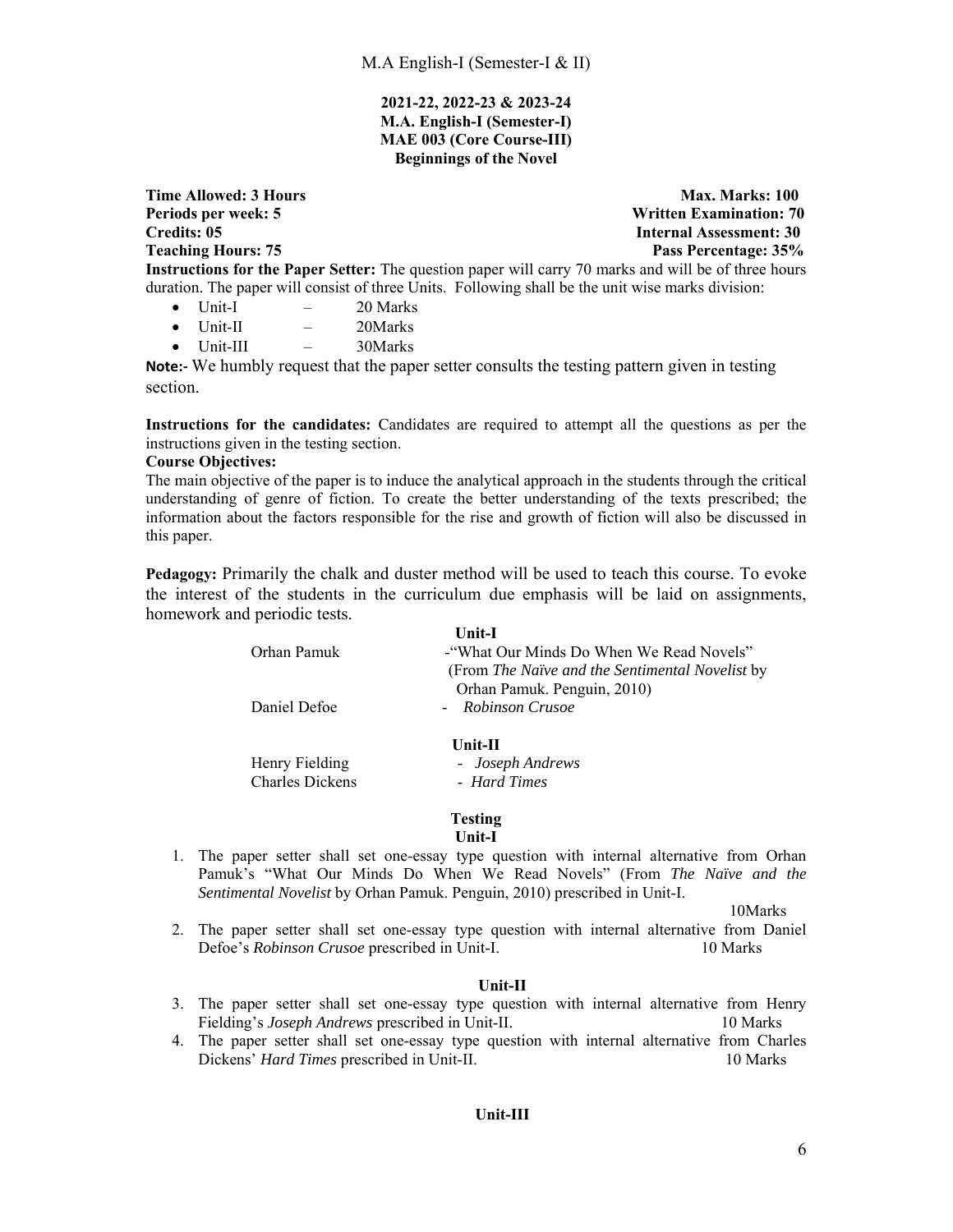5. There shall be 10 short-answer type questions. All the questions are compulsory. This section will cover the entire syllabus (Unit-I &II). Each question will carry 3 marks.

10X3=30 Marks

## **Course Learning Outcomes:**

- 1. Students will develop acumen to analyse the fiction from various perspectives.
- 2. To make the students familiarize with the factors leading to the rise of the novel.
- 3. To make the students understand the novels of different eras.
- 4. Students will have an ample knowledge relating to the beginning and development of fiction.
- 5. The students will be able to analyse the fiction as a genre.

# **Suggested Readings:**

## **Orhan Pamuk**

Göknar, Erdag. *Orhan Pamuk, Secularism and Blasphemy: The Politics of the Turkish Novel,*  2013.

GurrÃa-Quintana, Ãngel*.* Orhan Pamuk, The Art of Fiction No. 187. *The Paris Review.*<http://www.theparisreview.org/interviews/5587/the-art-of-fiction-no-187-orhanpamuk>

McGaha, Michael D. *Autobiographies of Orhan Pamuk: The Writer in His Novels.*  University of Utah Press, 2008.

## **Daniel Defoe**

Blewett, David. *Defoe's Art of Fiction*. Toronto: Toronto University Press, 1979. Bloom, Harold, ed. *Robinson Crusoe*. New York: Chelsea House Publishers, 1995. Earle, Peter. *The World of Defoe*. London: Atheneum, 1977. Fitzgerald, Brian. *Daniel Defoe: A Study in Conflict*. London: Secker and Warburg, 1954. Rogers, Pat. *Robinson Crusoe*. London: George Allen and Unwin, 1979. Schonhorn, Manuel. *Defoe's Politics: Parliament, Power, Kingship, and Robinson Crusoe*. New York: Cambridge University Press, 1991. Starr, George A. *Defoe and Spiritual Autobiography*. Princeton, New Jersey: Princeton University Press, 1965.

# **Henry Fielding**

Paulson, Ronald. ed., *Fielding: A Collection of Critical Essays*. Battesin, M.C.: *The Moral Basis of Fielding's Art: A Study of Joseph Andrews.* Jenkins, Elizabeth, *Henry Fielding.* Watt, Ian: *The Rise of the English Novel.* 

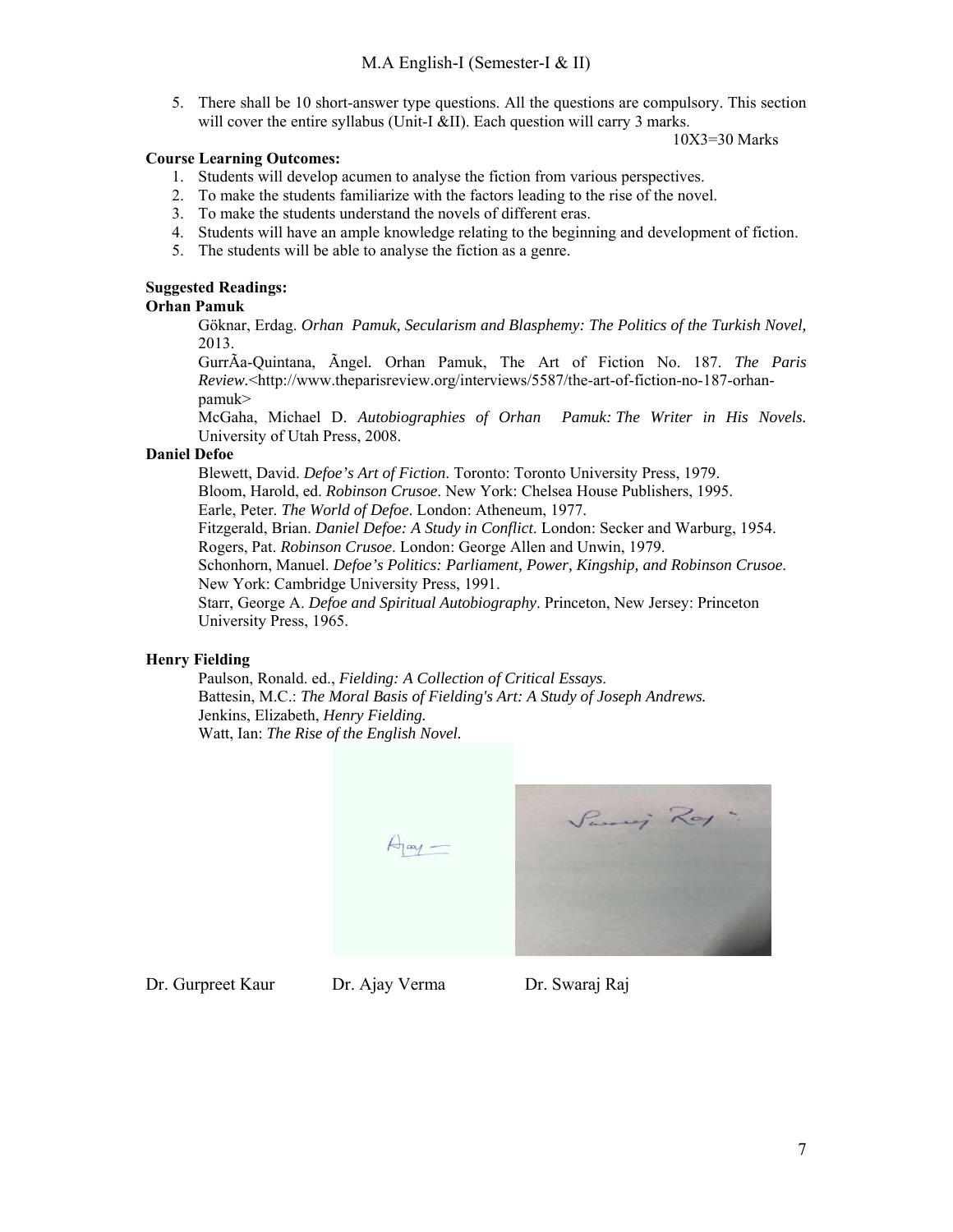# **2021-22, 2022-23 & 2023-24 M.A. English-I (Semester-I) MAE 004A [Elective Course-IV-(i)] English Phonetics and Phonology**

**Time Allowed: 3 Hours** Max. Marks: 100 **Periods per week: 5 Written Examination: 70 Credits: 05 Internal Assessment: 30 Teaching Hours: 75 Pass Percentage: 35% Instructions for the Paper Setter:** The question paper will carry 70 marks and will be of three hours duration. The paper will consist of three Units. Following shall be the unit wise marks division:

- $\bullet$  Unit-I  $-$  20 Marks
- $\bullet$  Unit-II  $-$  20Marks
- Unit-III 30Marks

**Note:‐** We humbly request that the paper setter consults the testing pattern given in testing section.

**Instructions for the candidates:** Candidates are required to attempt all the questions as per the instructions given in the testing section.

# **Course Objectives:**

The objective of the paper is to provide an introduction to the study of language with special focus on speech sounds and English pronunciation. This optional paper is included with the objective of making the students understand the English phonetics and phonology. The course aims at inculcating the scientific and analytical approach towards the language among the students. The study of this course will enhance the pronunciation and syntactic knowledge of the students. .

**Pedagogy:** Lecture methodology along with modern technical aids will be used to teach this course. To evoke the interest of the students in the curriculum due emphasis will be laid on assignments, homework, periodic tests and practice.

## **Unit-I**

Chapter 2: The production of speech sounds

- Chapter 3: Long vowels, diphthongs and triphthongs
- Chapter 4: Voicing and consonants
- Chapter 5: Phonemes and symbols
- Chapter 6: Fricatives and affricates
- Chapter 7: Nasals and other consonants

## **Prescribed Text for Unit-I:**

1. Roach, Peter. *English Phonetics and Phonology: A Practical Course*. Fourth Edition. Cambridge University Press, 2009. Reprinted 2016. Chapters to be studied in Unit-I: 2, 3, 4, 5, 6, 7.

## **Supplementary Text**:

Gimson, A.C. and Ramsaran, Susan. *An Introduction to the Pronunciation of English*. ELBS, 1992.

### **Unit-II**

- Chapter 8: The syllable
- Chapter 9: Strong and weak syllables
- Chapter 10: Stress in simple words
- Chapter 11: Complex word stress
- Chapter 12: Weak Forms
- Chapter 14: Aspects of connected speech
- Chapter 15: Intonation (from Sethi. J. and P.V Dhamija*. A Course in Phonetic and Spoken English*. Second Edition)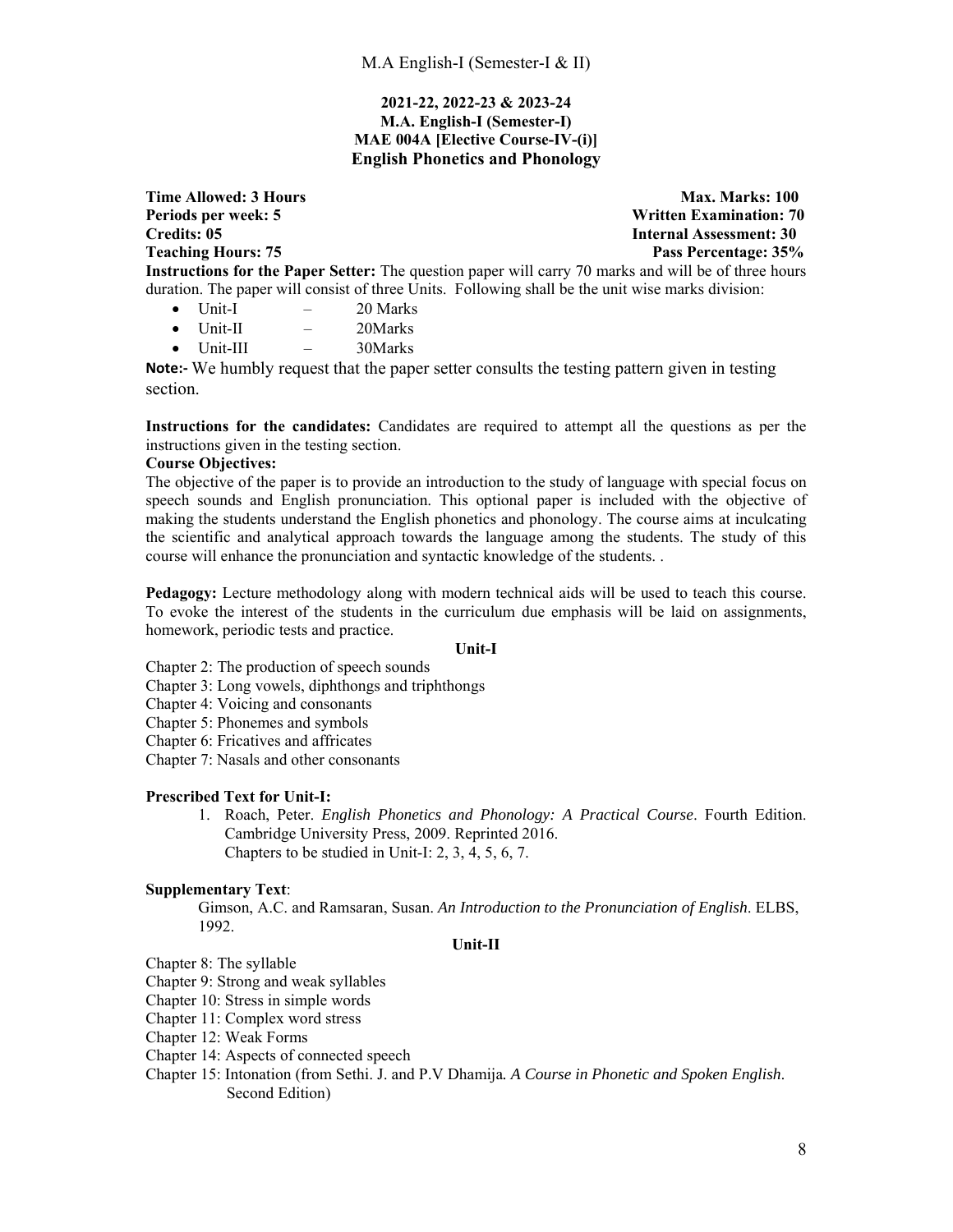## **Prescribed Text for Unit-II:**

- 1. Roach, Peter. *English Phonetics and Phonology*: *A Practical Course*. 4th Edition. Cambridge University Press, 2009. Reprint 2012. The following chapters from this book are prescribed: Chapters to be studied in Unit-II: 8, 9, 10, 11, 12 and 14.
- 2. Sethi. J. and P.V Dhamija*. A Course in Phonetic and Spoken English*. Second Edition. Delhi: PHI Learning Pvt. Ltd., 1999. Thirty First Printing, 2017.

# **Unit-III**

This section comprises providing **phonemic transcription** and marking primary stress, wherever required, on the RP variety of common English words using IPA symbols.

## **Prescribed Text:**

Daniel Jones' *Cambridge English Pronouncing Dictionary* edited by Peter Roach, Jane Setter& John Esling, 18<sup>th</sup> (Low-Priced) Edition, Cambridge University Press, 2012. This section also comprises pointing out of phonemic differences in **minimal pairs.** 

# **Testing**

### **Unit-I**

- 1. The examiner shall set one question with internal alternative from the chapters 2,3 and 4 from Peter Roach's book as mentioned in Unit-I. Candidate is required to attempt any one out of the given two. 10 Marks 10 Marks 10 Marks 10 Marks 10 Marks 10 Marks 10 Marks 10 Marks 10 Marks 10 Marks 10 Marks 10 Marks 10 Marks 10 Marks 10 Marks 10 Marks 10 Marks 10 Marks 10 Marks 10 Marks 10 Marks 10 Marks 10 Marks
- 2. The examiner shall set one question with internal alternative from the chapters 5,6 and 7 from Peter Roach's book as mentioned in Unit-I. Candidate is required to attempt any one out of the given two. 10 Marks 10 Marks 10 Marks 10 Marks 10 Marks 10 Marks 10 Marks 10 Marks 10 Marks 10 Marks 10 Marks 10 Marks 10 Marks 10 Marks 10 Marks 10 Marks 10 Marks 10 Marks 10 Marks 10 Marks 10 Marks 10 Marks 10 Marks

## **Unit-II**

- 3. The examiner shall set one question with internal alternative from the chapters 8,9,10 and 11 from Peter Roach's book as mentioned in Unit-I. Candidate is required to attempt any one out of the given two. 10 Marks
- 4. The examiner shall set one question with internal alternative from the chapters 12, 14(Peter Roach) & chapter 15 (J. Sethi. and P.V Dhamija) as mentioned in Unit-I. Candidate is required to attempt any one out of the given two. 10 Marks

### **Unit-III**

- 5. The examiner will set 25 common English words whose phonemic transcription is to be provided by the candidates using IPA symbols. Primary stress would also be marked wherever required. Candidate is required to attempt any 18 out of the given 25. Each word carries 1 Mark. 18X1=18 Marks
- 6. The examiner will set 15 minimal pairs for pointing out the phonemic/ phonetic differences. The candidate is required to attempt any 12 of these pairs. Each pair carries 1 mark.

## $12X1=12$  Marks

# **Note: The scope of the questions shall be defined strictly in accordance with the prescribed chapters of the texts**.

# **COURSE LEARNING OUTCOMES:**

- 1. By the end of the course, the students will have basic insights into the sound system of English and the central analytic concepts of phonetics and phonology.
- 2. They will be able to understand how speech sounds are used to create meanings and how appropriate sounds are vital to the sense of an utterance.
- 3. They will be able to apply this knowledge to improve their own pronunciation and to analyze linguistic material.
- 4. The command over linguistic concepts will give the students an edge in their professional prospects.

# **Suggested Readings:**

Bloomfield, L. *Language*, New York: Holt, Rinehart and Winston, 1993.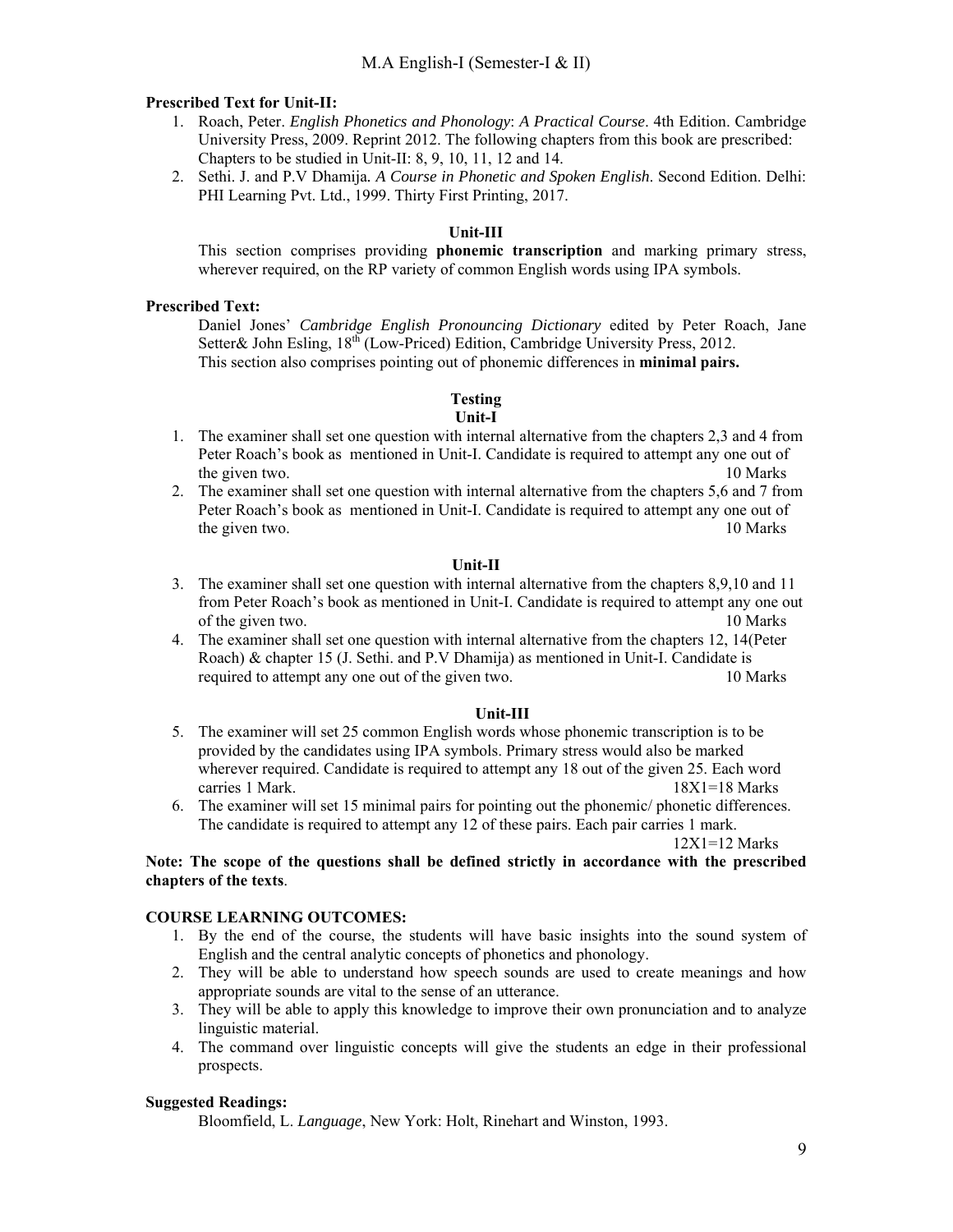Chomsky, N. *Reflections on Language*, New York: Pantheon, 1976. Chomsky, N and Halle, M. *The Sound Pattern of English*, New York: Harper& Row, 1991. Crystal, D. *Linguistics*, Harmondsworth: Penguin, 1971. Culler Jonathan, *Saussure*, London: Fontana Modern Classics, 1978. Gimson, A.C. *Introduction to the pronunciation of English*, London: Arnold, 1988. Gimson, A.C. and Ramsaran, Susan. *An Introduction to the Pronunciation of English.* ELBS, 1992. Gleason, H.A. *An Introduction to Descriptive Linguistics* Hocket, C.F. *A Course in Modern Linguistics*

Lyons, John*. Language and Linguistics*, Cambridge: CUP, 1982.

Lyons, John. *Introduction to Theoretical Linguistics*, Cambridge University Press, 1968.

O'Connor, J.D. *Phonetics*, London: Penguin, 1991.

O'Connor, J.D. *Better English Pronunciation*, Cambridge University Press, 2000.

Robins, R.H. *General Linguistics*, 3rdedn., London: Longman, 1980.

Sapir, *Language*

Saussure. *Course in General Linguistics*, Trans. W. Baskin. Fontana/Collins, 1974. Spitzer, L. *Linguistics and Literary History.* 



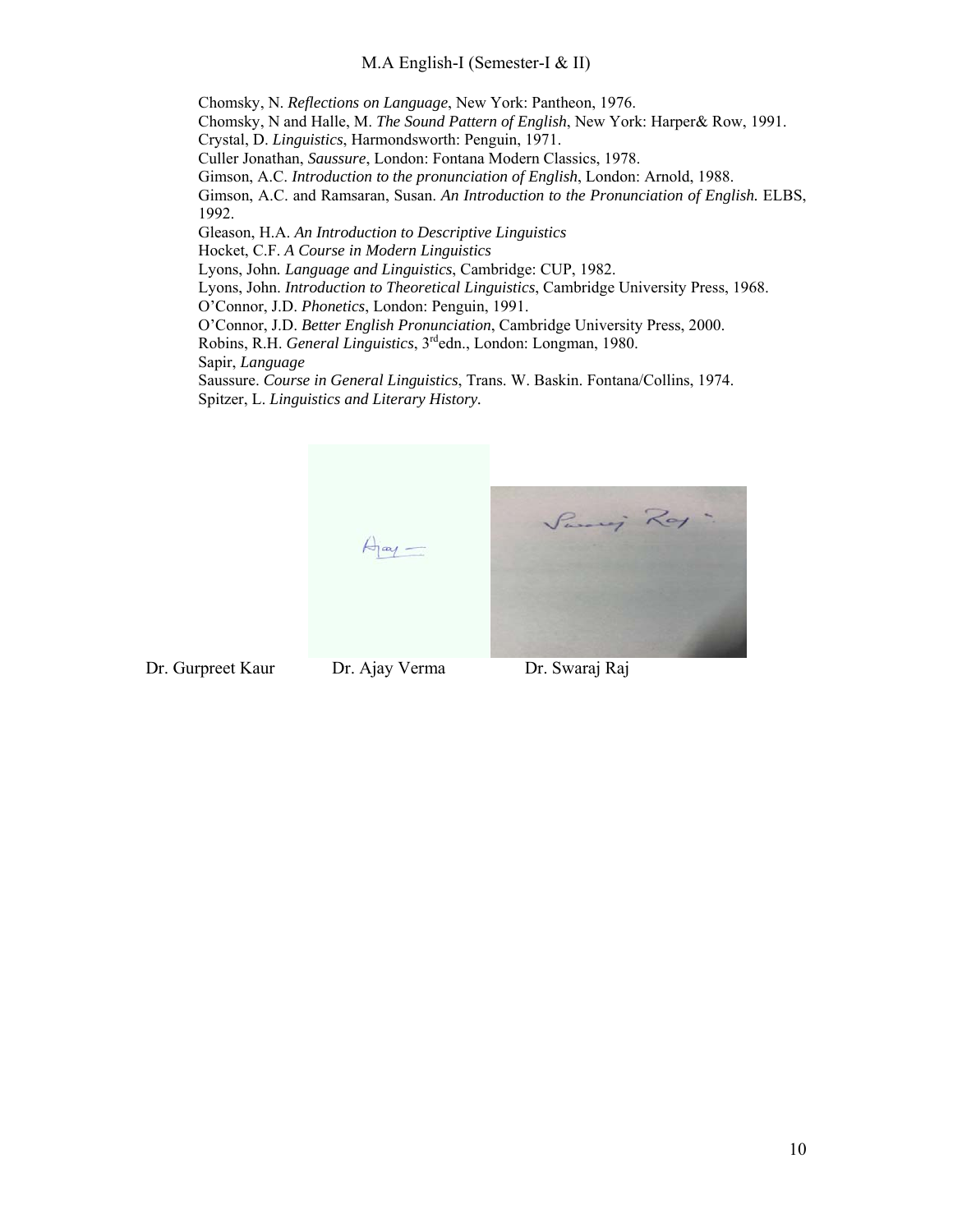## **2021-22, 2022-23 & 2023-24 M.A. English-I (Semester-I) MAE 004B [Elective Course-IV-(ii)] William Shakespeare: From Stage to Screen**

**Time Allowed: 3 Hours** Max. Marks: 100 **Periods per week: 5 Written Examination: 70 Credits: 05 Internal Assessment: 30 Teaching Hours: 75 Pass Percentage: 35% Instructions for the Paper Setter:** The question paper will carry 70 marks and will be of three hours duration. The paper will consist of three Units. Following shall be the unit wise marks division:

- $\bullet$  Unit-I  $-$  20 Marks
- $\bullet$  Unit-II  $-$  20Marks
- Unit-III 30Marks

**Note:‐** We humbly request that the paper setter consults the testing pattern given in testing section.

**Instructions for the candidates:** Candidates are required to attempt all the questions as per the instructions given in the testing section.

## **Course Objectives:**

The paper will enhance the understanding of the students about Shakespearean drama. The paper also aims at providing the historical information about Elizabethan age. The study of this course will ameliorate the analytical approach of the students through the study of various types of drama. In addition, the students will learn important biographical aspects related to life and literature of Shakespeare.

**Pedagogy:** Primarily the chalk and duster method will be used to teach this course. To evoke the interest of the students in the curriculum due emphasis will be laid on assignments, homework and periodic tests.

# **Unit-I** *Hamlet*+ Film directed by Kenneth Branagh, 1996 *A Midsummer Night's Dream*  **Unit-II** *Henry IV* Part I *The Tempest +* Film (Directed by Julie Taymor, 2010)

### **Testing Unit-I**

- 1. The paper setter shall set one-essay type question with internal alternative from Shakespeare's *Hamlet* prescribed in Unit-I. 10Mark
- 2. The paper setter shall set one-essay type question with internal alternative from Shakespeare's *A Midsummer Night's Dream* prescribed in Unit-I. 10 Marks

### **Unit-II**

- 3. The paper setter shall set one-essay type question with internal alternative from Shakespeare's *Henry-IV Part-I* prescribed in Unit-II. 10 Marks
- 4. The paper setter shall set one-essay type question with internal alternative from Shakespeare's *The Tempest* prescribed in Unit-II. 10 Marks

## **Unit-III**

5. There shall be 10 short-answer type questions. All the questions are compulsory. This section will cover the entire syllabus (Unit-I &II). Each question will carry 3 marks.

10X3=30 Marks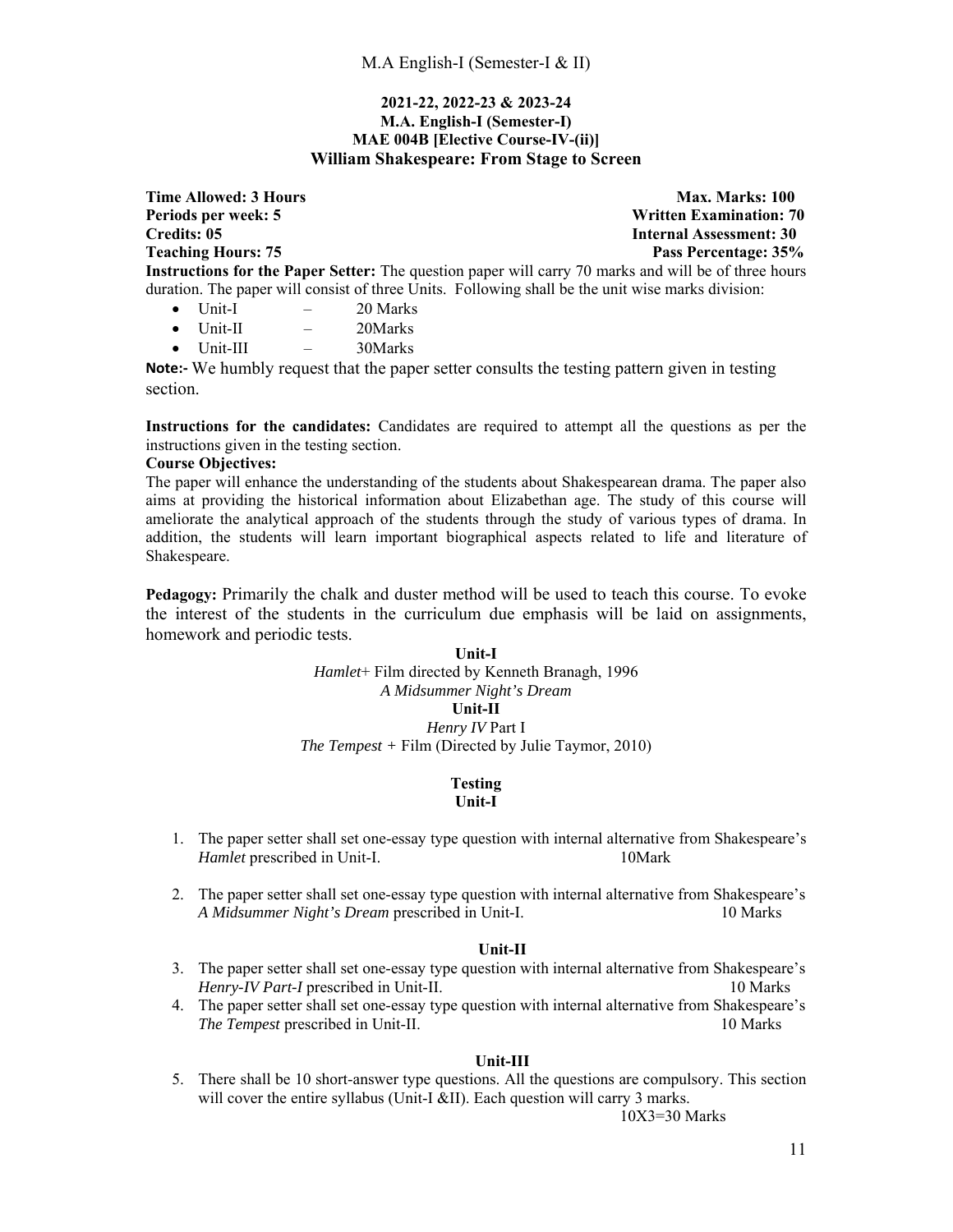# **Course Learning Outcomes:**

- 1. Students will get acquainted with Shakespeare and his dramas.
- 2. Students will learn the important attributes of Shakespearean comedy, tragedy and tragicomedy.
- 3. Students will also gather the knowledge about the contribution of Shakespeare to literature.

# **Suggested Readings:**

# **William Shakespeare Tragedies**

Bloom, Harold. *Hamlet.* (Modern Critical Interpretation), 2009 Bradley, A.C.: *Shakespearean Tragedy*, London, Macmillan, 1905. Knight, G. Wilson: *The Wheel of Fire*, London, Methuen, 1949. Laurence, L. *Shakespeare's Tragedies*: *An Anthology of Modern Criticism*, Harmondsworth, Middlesex, Penguin Books, 1970. Muir, Kenneth: *Shakespeare: The Great Tragedies*, London, The British Council, 1961 (Writers and their Work Series).

## **Comedies**

Brown, John Russell: *Shakespeare and His Comedies*, London, Methuen, 1957.

Charlton, H.B.: *Shakespearean Comedy*, London, Methuen, 1957.

Leech, Clifford. (ed.): *Shakespeare's Comedies*, Harmondsworth, Middlesex, Penguin Books, 1967.

Palmer, D.J.(ed.): *Shakespeare's Later Comedies*, Harmondsworth, Middlesex, Penguin Books, 1971.

# **Histories**

Knight, G. Wilson: *The Imperial Theme*, London, Methuen, 1965.

Knights, L.C.: *Shakespeare: The Histories, London*, The British Council, 1962. (Writers and Their Work Series)

Waith, Eugene M.: *Shakespeare: The Histories: A Collection of Critical Essays*, Englewood Cliffs, N.J., Prentice Hall, 1965.

# **Films**

Anderegg, Michael*. Cinematic Shakespeare*, Rowman and Littlefield Publishers, 2003. Russell, Jeckson: *The Cambridge Companion to Shakespeare on Film*. (Cambridge Companions to Literature) Cambridge University Press, 2000. Monaco, James. *How to Read a Film: Movies, Media, and Beyond*. 2009.

> Paris Ray  $\forall j$  ay  $-$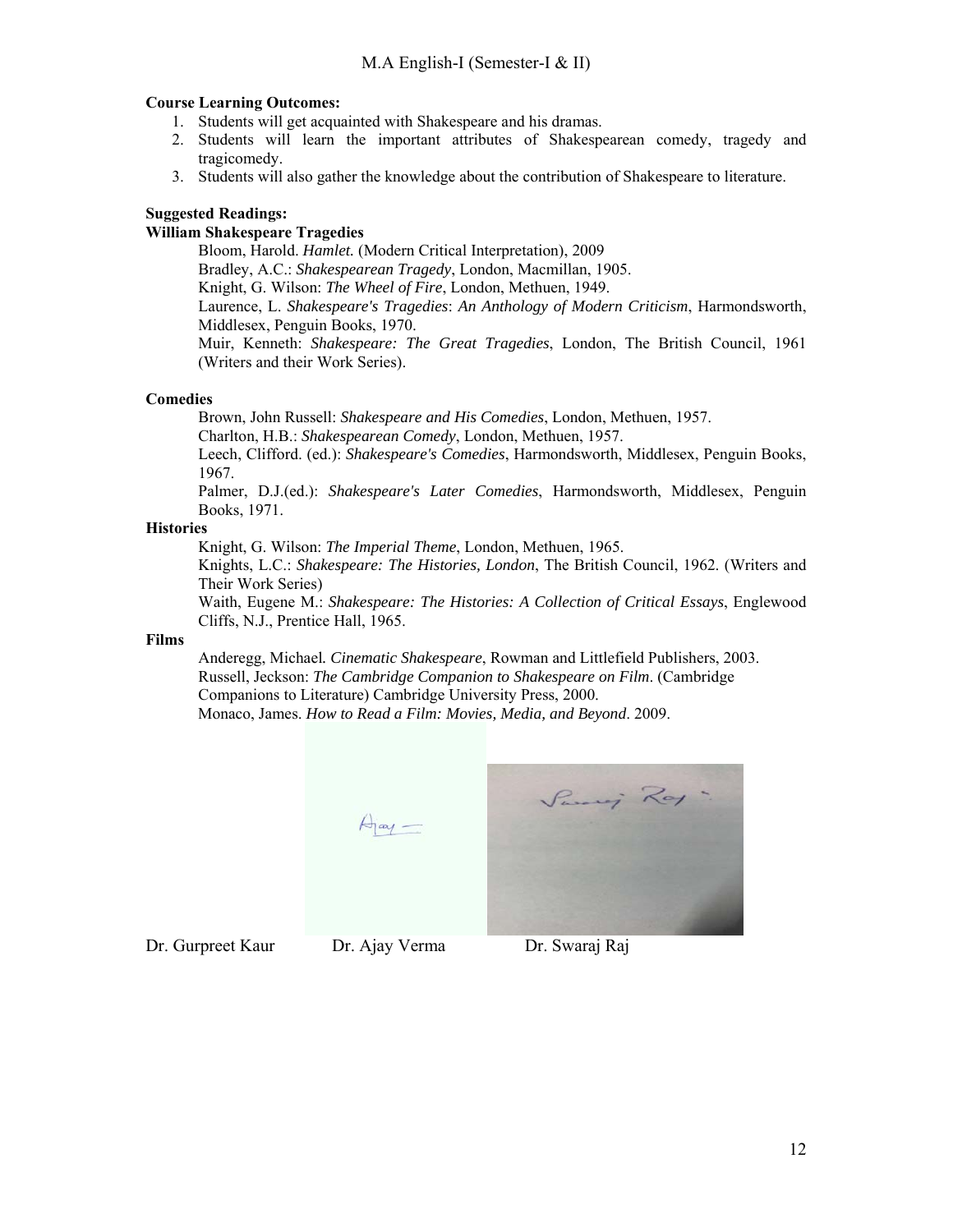### **2021-22, 2022-23 & 2023-24 M.A. English-I (Semester-I) MAE 005 (Seminar)**

# **Max. Marks: 50 Credits: 03 Teaching Hours: 45**

**Note:** The evaluation will be done by internal examiner.

# **Instructions for the Paper Setter:**

The evaluator shall give the marks according to the following criteria:

- Assignment (content and language) : 20 marks
- Presentation (confidence, delivery, eye contact) : 30 marks

# **Instructions for the Candidates:**

The syllabus for the seminar is given in the section **'Topics to be Studied'**. The candidates are required to select any five topics out of given ten. The candidates are required to prepare assignments and give presentations on the selected topics.

# **Course Objectives:**

The objective of the seminar is to boost the confidence of the students through paper presentations and course related critical discussions. This course mainly aims at improving the writing and speaking skills of the students. Besides, critical thinking and argumentative approach will also be developed.

# **Pedagogy:**

To evoke the interest of the students and to achieve the objective of the course much emphasis will be laid on practical work (assignments and presentations). Lecture methodology along with visual aids will be used to teach this course.

# **Topics to be Studied**

- 1. The supernatural elements in Shakespearean Drama.
- 2. The theme of Utilitarianism in Charles Dickens' *Hard Times*.
- 3. Aristotle's theory of Imitation.
- 4. John Donne as a metaphysical poet.
- 5. Chaucer as a representative and chronicler of his age.
- 6. Discuss *Tempest* as a post-colonial text.
- 7. The theme of power and ambition in Christopher Marlowe's *Dr Faustus*.
- 8. Hero in the John Milton's *Paradise Lost*.
- 9. Theme of revenge and internal conflict in Shakespeare's *Hamlet*.
- 10. Identity and Independence in Charlotte Bronte's *Jane Eyre*.

# **Course Learning Outcomes:**

- 1. Research aptitude of students will improve.
- 2. Students will inculcate the presentation skills along with public speaking skills.
- 3. Argumentative approach will also develop among the students.



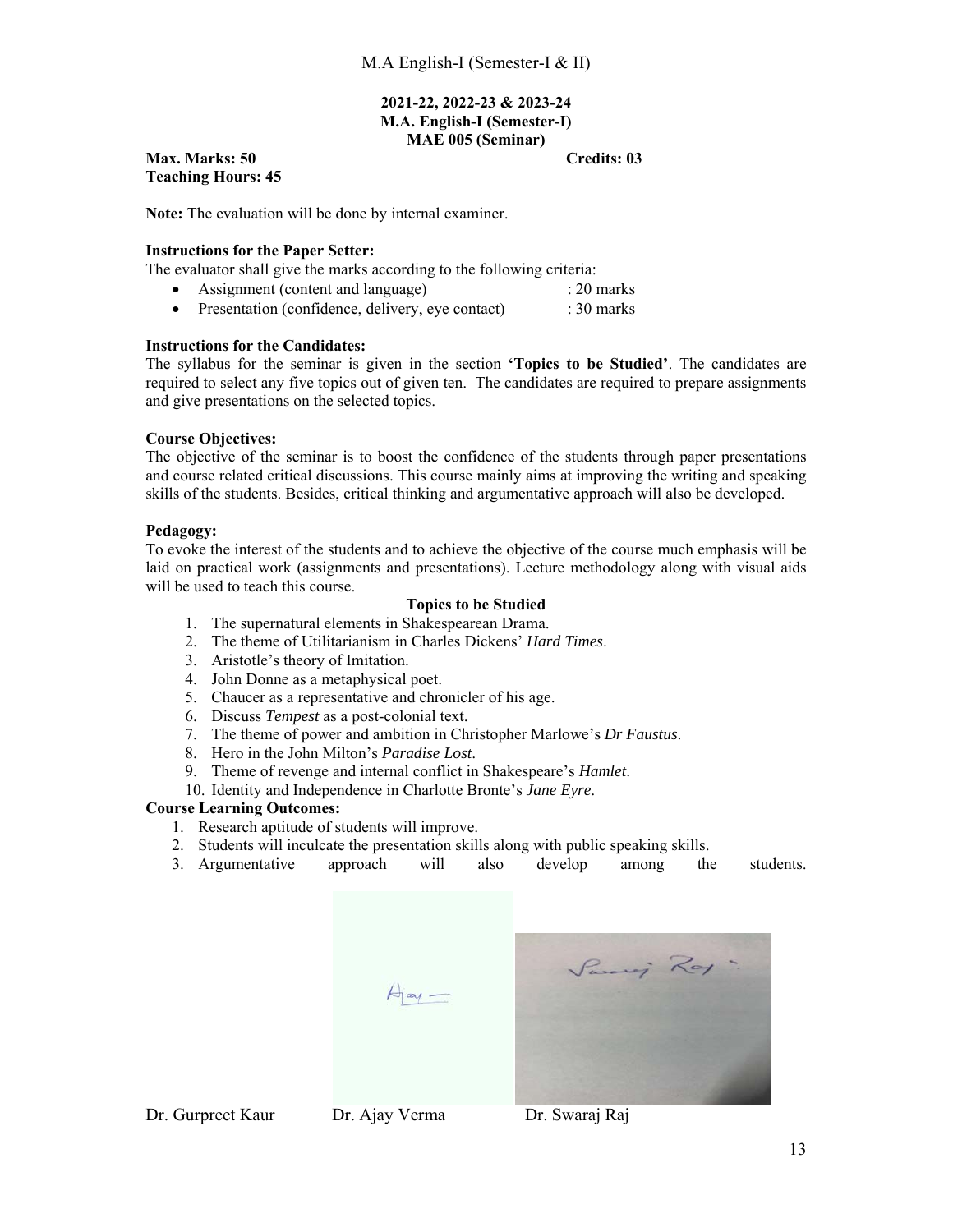## **2021-22, 2022-23 & 2023-24 M.A. English-I (Semester-II) MAE 006 (Core Course-VI) Literary Criticism**

**Time Allowed: 3 Hours Max. Marks: 100 Max. Marks: 100 Periods per week: 5 Written Examination: 70 Credits: 05 Internal Assessment: 30 Teaching Hours: 75 Pass Percentage: 35%**  Pass Percentage: 35% **Instructions for the Paper Setter:** The question paper will carry 70 marks and will be of three hours duration. The paper will consist of three Units. Following shall be the unit wise marks division:

- $\bullet$  Unit-I  $-$  20 Marks
- Unit-II 20Marks
- $\bullet$  Unit-III  $-$  30Marks

**Note:** We humbly request that the paper setter consults the testing pattern given in testing section.

**Instructions for the candidates:** Candidates are required to attempt all the questions as per the instructions given in the testing section.

### **Course Objectives:**

The course aims to familiarize the students with critical texts within the broad framework of literature. Students will acquire the knowledge about critical frameworks and methodologies for better analysis and interpretation of literary texts.

**Pedagogy:** Primarily the chalk and duster method will be used to teach this course. To evoke the interest of the students in the curriculum due emphasis will be laid on assignments, homework and periodic tests.

#### **Unit-I**

Samuel Johnson Preface to *Shakespeare*  Preface to *Lyrical Ballads* 

### **Unit-II**

Matthew Arnold The Function of Criticism at the Present Time T.S. Eliot Tradition and the Individual Talent

#### **Testing Unit-I**

- 1. The paper setter shall set one-essay-type question with internal alternative from Samuel Johnson's *Preface to Shakespeare* prescribed in Unit-I. 10 Marks
- 2. The paper setter shall set one-essay type question with internal alternative from William Wordsworth's *Preface to Lyrical Ballads* prescribed in Unit-I. 10 Marks

#### **Unit-II**

3. The paper setter shall set one-essay type question with internal alternative from Matthew Arnold's *The Function of Criticism at the Present Time* prescribed in Unit-II.

10 Marks

4. The paper setter shall set one-essay type question with internal alternative from T.S. Eliot's *Tradition and the Individual Talent* prescribed in Unit-II. 10 Marks

### **Unit-III**

5. There shall be 10 short-answer type questions. All the questions are compulsory. This section will cover the entire syllabus (Unit-I &II). Each question will carry 3 marks.

10X3=30Marks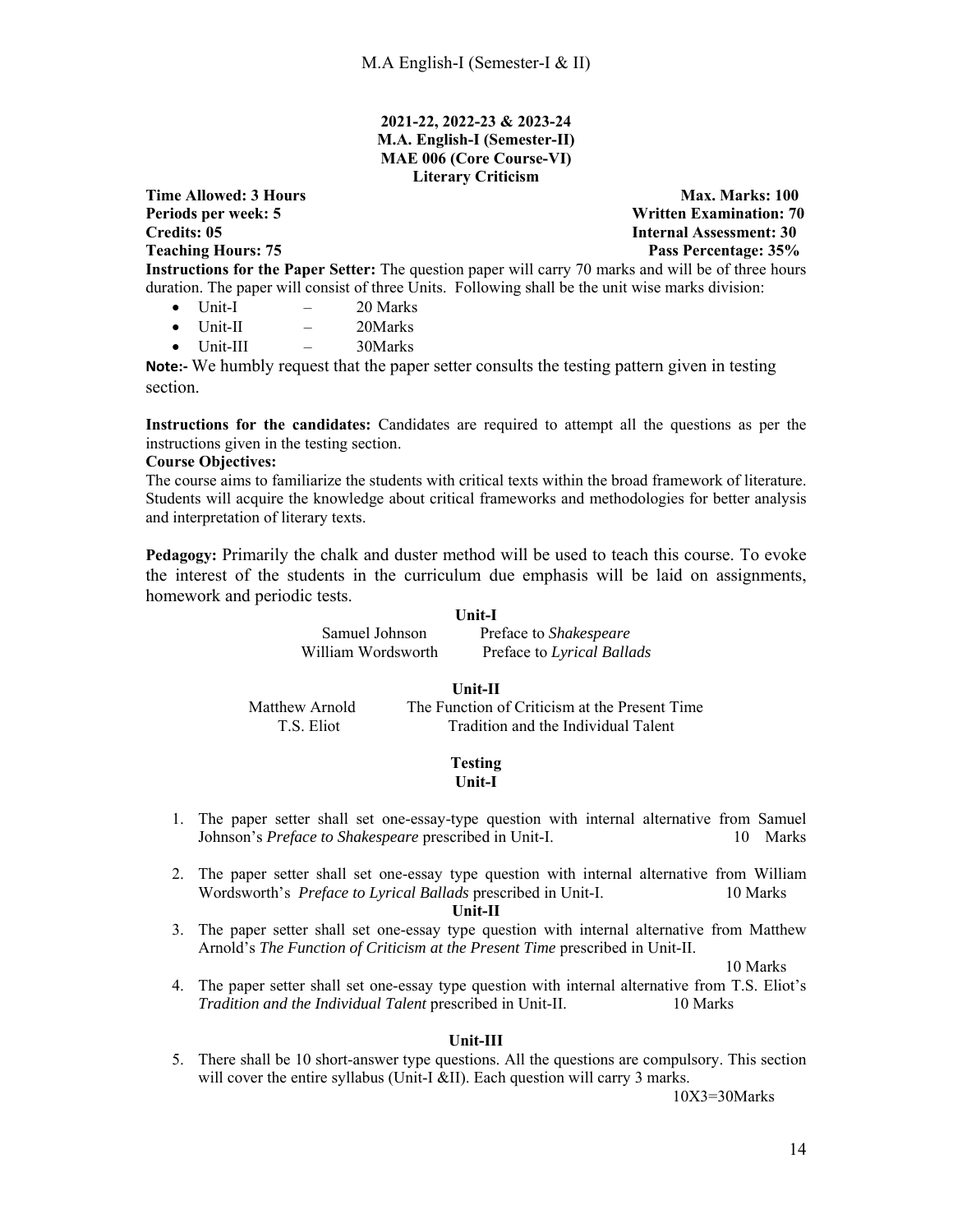# **Course Learning Objectives:**

- 1. After completing the course, the students will understand the function of criticism in relation to literary works.
- 2. Studying different critical traditions will help them to cultivate the critical faculty.
- 3. Students will be equipped with a working knowledge of the dominant concepts, terms and trends in literary criticism.
- 4. Acquaint themselves with the works of principal literary critics and theoreticians.

# **Suggested Readings:**

# **Samuel Johnson**

| Anderson, Robert     |                      | The Life of Samuel Johnson with Critical             |
|----------------------|----------------------|------------------------------------------------------|
|                      |                      | Observations on His Works.                           |
| Arthur Sherbo        | $\ddot{\cdot}$       | Samuel Johnson's Critical Opinions: A Reexamination. |
| Greene, Donal        |                      | Samuel Johnson.                                      |
| Bate, Walter Jackson | $\ddot{\cdot}$       | The Achievement of Samuel Johnson.                   |
| Robert DeMaria Jr.   | $\ddot{\phantom{0}}$ | The Life of Samuel Johnson: A Critical Biography     |
| Boulton, Jameson T.  | $\ddot{\phantom{a}}$ | Samuel Johnson: The Critical Heritage                |
|                      |                      |                                                      |

# **William Wordsworth**

| Mason, Emma    | The Cambridge Introduction to William Wordsworth |
|----------------|--------------------------------------------------|
| Richards, I.A. | Coleridge on Imagination                         |
| Abrams, M.H.   | The Mirror and the Lamp                          |

## **Matthew Arnold**

| $\ddot{\cdot}$ | A History of Lite     |
|----------------|-----------------------|
| ٠              | <b>Matthew Arnold</b> |
| $\ddot{\cdot}$ | An Oxford Guid        |
|                | Critics on Matti      |
|                |                       |

# **T. S. Eliot**

| Frye, Northrop   |  |
|------------------|--|
| Lucy, Sean       |  |
| Hardwood, John   |  |
| Tate, Allen      |  |
| Gardner, Helen   |  |
| Spender, Stephen |  |

f Literary Criticism, I & II.

Waugh, Patricia : *An Oxford Guide to Literary Theory and Criticism*  Latham, Jacqueline E.M.(ed.) : *Critics on Matthew Arnold*

Frye, Northrop : *T.S. Eliot*  : *T.S. Eliot and the Idea of Tradition.* : *Eliot to Derrida* : *T.S. Eliot: The Man and His Mask* The Art of T.S. Eliot Spender, Stephen : *T.S. Eliot*

 $\lim_{\leftarrow}$ 

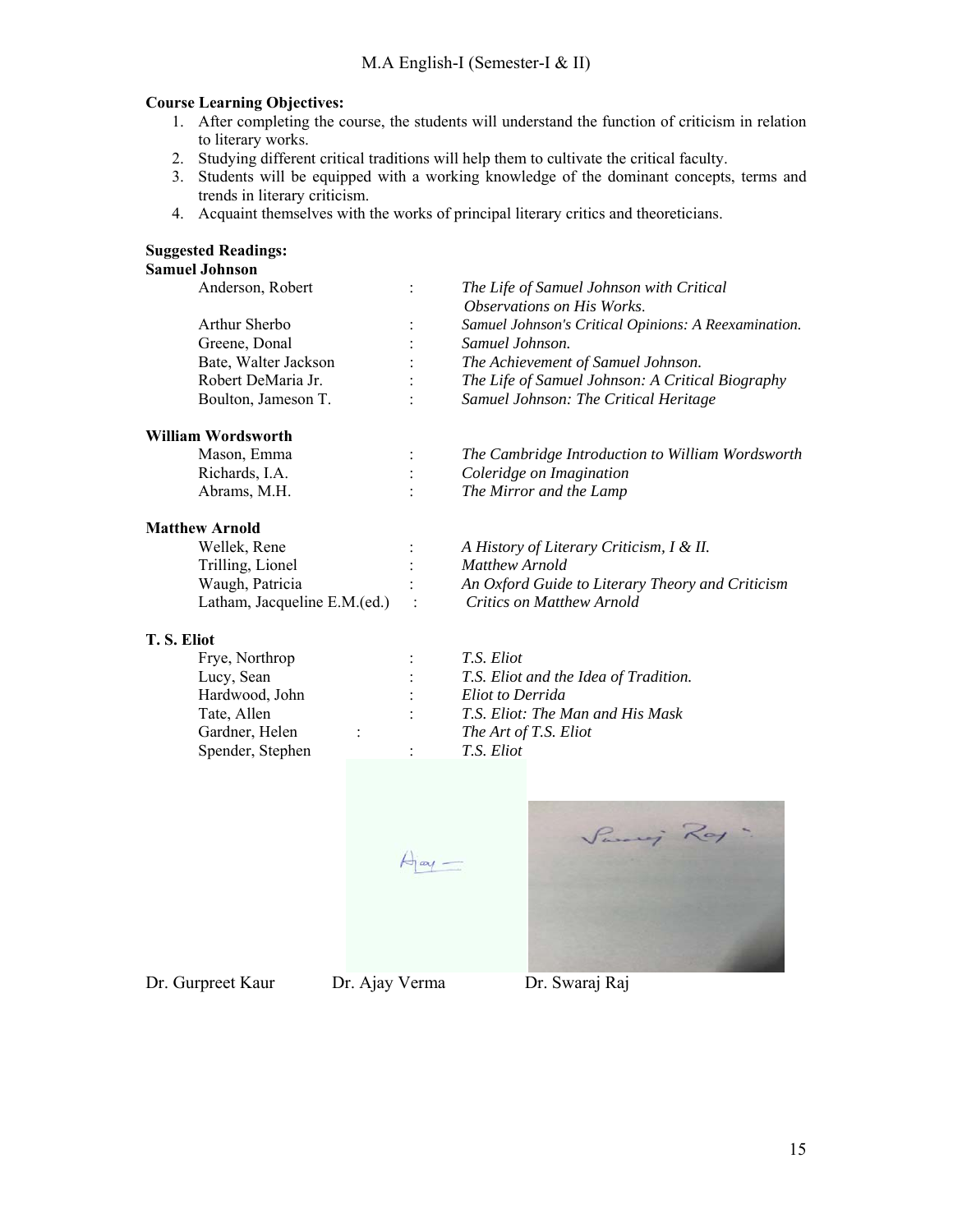## **2021-22, 2022-23 & 2023-24 M.A. English-I (Semester-II) MAE 007 (Core Course-VII) Poetry from Neo-Classical to Victorian Age**

**Time Allowed: 3 Hours** Max. Marks: 100 **Periods per week: 5 Written Examination: 70 Credits: 05 Internal Assessment: 30 Teaching Hours: 75 Pass Percentage: 35% Instructions for the Paper Setter:** The question paper will carry 70 marks and will be of three hours duration. The paper will consist of three Units. Following shall be the unit wise marks division:

- $\bullet$  Unit-I  $-$  20 Marks
- Unit-II 20Marks
- Unit-III 30Marks

**Note:** We humbly request that the paper setter consults the testing pattern given in testing section.

**Instructions for the candidates:** Candidates are required to attempt all the questions as per the instructions given in the testing section.

### **Course Objectives:**

The paper will provide the glimpses into the historical shifts that had occurred in the literary world between  $17<sup>th</sup>$  and  $19<sup>th</sup>$  century. Besides, the paper will also help the students to understand the various poetical genres.

**Pedagogy:** Primarily the chalk and duster method will be used to teach this course. To evoke the interest of the students in the curriculum due emphasis will be laid on assignments, homework and periodic tests.

|                        | <b>Unit-I</b>                    |
|------------------------|----------------------------------|
| Alexander Pope         | <i>The Dunciad</i> Book IV       |
| William Wordsworth     | -Ode: Intimations of Immortality |
|                        | -Tintern Abbey                   |
|                        | -Michael                         |
|                        | Unit-II                          |
| John Keats             | - "Ode to a Nightingale"         |
|                        | - "Ode on Melancholy"            |
|                        | - "Ode to Autumn"                |
|                        | - "Ode on a Grecian Urn"         |
|                        | - "Ode to Psyche"                |
| <b>Robert Browning</b> | - "Porphyria's Lover"<br>-       |
|                        | - "My Last Duchess"              |
|                        | - "The Bishop Orders His Tomb"   |
|                        | - "The Last Ride Together"       |
|                        | - "Rabbi Ben Ezra"               |
|                        | - "Andrea Del Sarto"             |
|                        | - "Fra Lippo Lippi"              |
|                        |                                  |

#### **Testing Unit-I**

- 1. The paper setter shall set one-essay type question with internal alternative from Alexander Pope's *The Dunciad Book-IV* prescribed in Unit-I. 10 Marks
- 2. The paper setter shall set one-essay type question with internal alternative from William Wordsworth's poems prescribed in Unit-I. 10 Marks 10 Marks

## **Unit-II**

3. The paper setter shall set one-essay type question with internal alternative from John Keats' poems prescribed in Unit-II. 10 Marks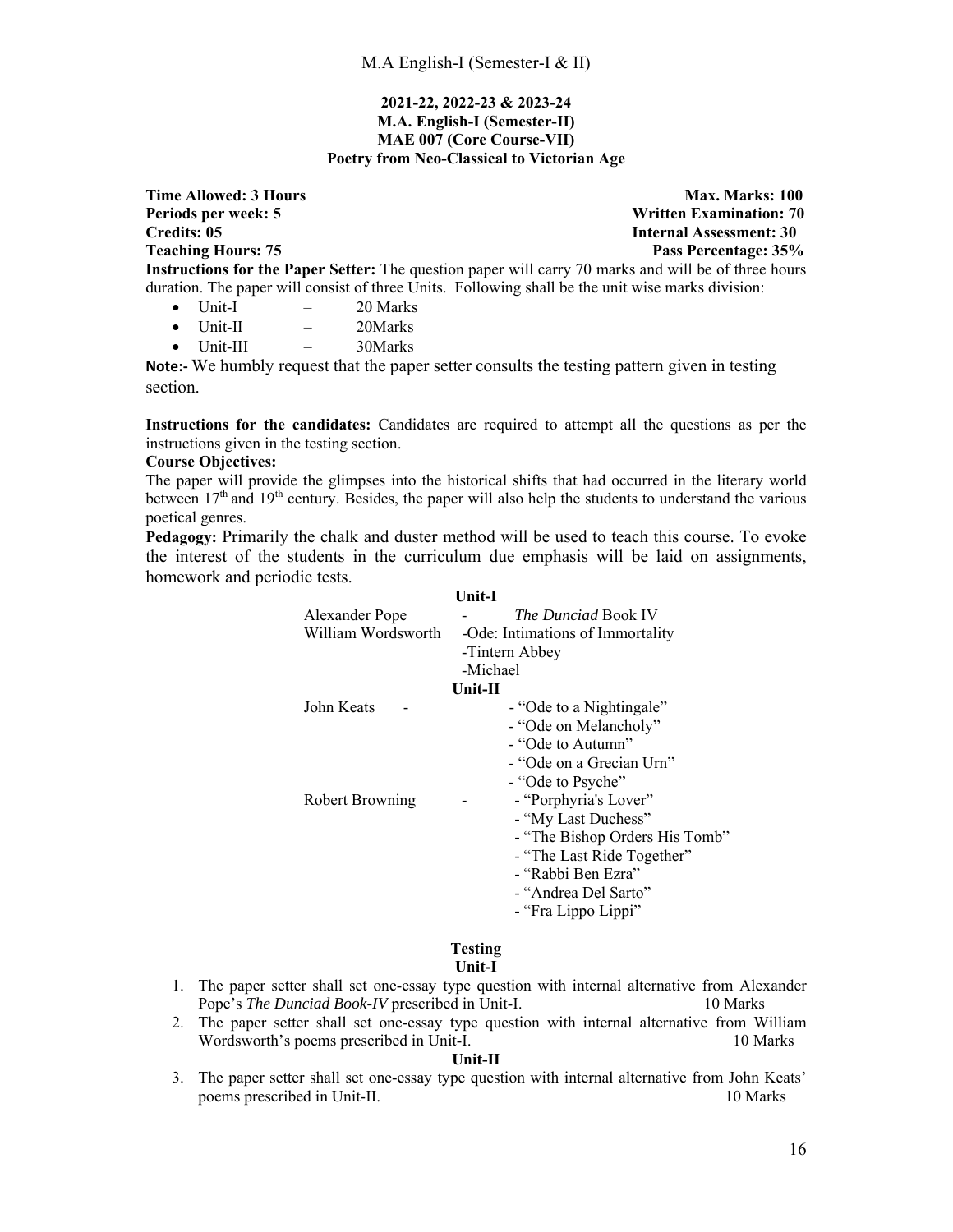4. The paper setter shall set one-essay type question with internal alternative from Robert Browning's poems prescribed in Unit-II. 10 Marks 10 Marks

### **Unit-III**

5. There shall be 10 short-answer type questions. All the questions are compulsory. This section will cover the entire syllabus (Unit-I &II). Each question will carry 3 marks.

10X3=30 Marks

# .**Course Learning Outcomes:**

- 1. Students will get acquainted with the social, historical, literary and cultural elements of Neoclassical and Victorian poetry.
- 2. Students will be able to analyze and appreciate the representative poems of Neo-classical and Victorian Poetry.
- 3. Students will get familiarized with the thematic issues related to Neo-classical and Victorian poetry.

# **Suggested Readings:**

## **Alexander Pope**

Bernard, John. *Alexander Pope: The Critical Heritage.* Routledge 2003. Mack, Maynard. *"Wit and Poetry and Pope", Eighteenth Century English Literature*, ed., Clifford. Brower, R.A. Alexander Pope: *The Poetry of Allusion.*

# **John Keats**

Selected Poems and letters ed. by Robert Gittings Heineman, 1966. Muir, K. ed., John Keats A Reassessment (Liverpool, 1958). Bate, W.J., John Keats (Cambridge Mass, 1963). Chatterjee, Bhabatosh. The Mind and Art of John Keats (Orient Longmans). Casebook Series on Odes.

## **Robert Browning**

| Faverty, F.E.L :   | The Victorian Poets: A Guide to Research $(2^{nd}$ ed.) Cambridge. |
|--------------------|--------------------------------------------------------------------|
| Johnson, E.D.H.:   | The Alien Vision of Victorian Poetry. Princeton, 1982.             |
| Miller, J.H        | <i>The Disappearance of God</i> , Law Press, 1963.                 |
| De Vance, W.C.:    | A Browning Handbook.                                               |
| Flower, Betty S.:  | Browning and the Modern Tradition.                                 |
| Drew, Philip ed.,: | A Collection of Critical Essays on Browning.                       |
| Tracy, Clarence:   | Browning's Mind and Art: Essay                                     |
|                    |                                                                    |

Sami Roy  $A<sub>l</sub> =$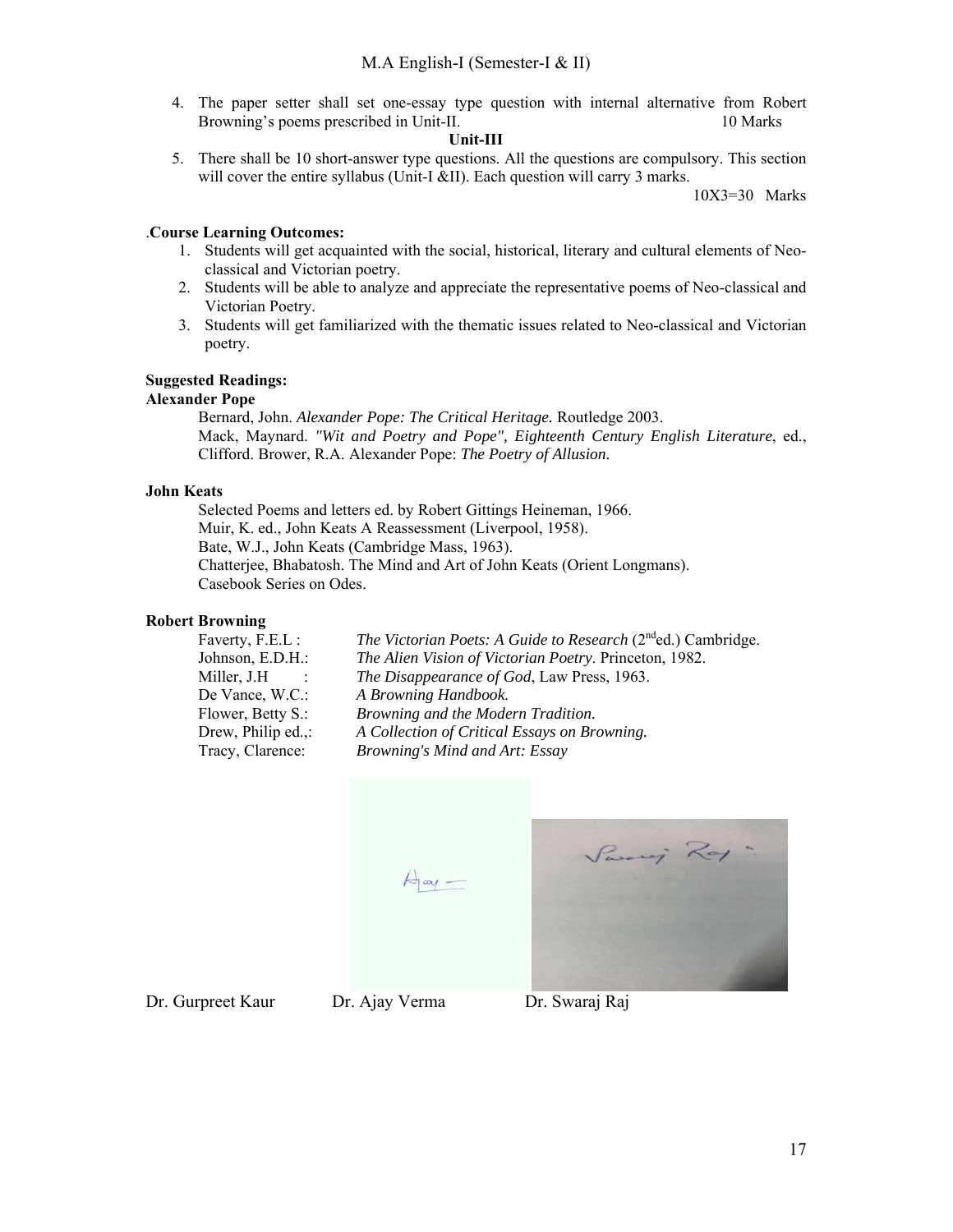# **2021-22, 2022-23 & 2023-24 M.A. English-I (Semester-II) MAE 008 (Core Course-VIII) Nineteenth Century Fiction**

**Time Allowed: 3 Hours** Max. Marks: 100 **Periods per week: 5 Written Examination: 70 Credits: 05 Internal Assessment: 30 Teaching Hours: 75 Pass Percentage: 35% Instructions for the Paper Setter:** The question paper will carry 70 marks and will be of three hours duration. The paper will consist of three Units. Following shall be the unit wise marks division:

- $\bullet$  Unit-I  $-$  20 Marks
- $\bullet$  Unit-II  $-$  20Marks
- $\bullet$  Unit-III  $-$  30Marks

**Note:‐** We humbly request that the paper setter consults the testing pattern given in testing section.

**Instructions for the candidates:** Candidates are required to attempt all the questions as per the instructions given in the testing section.

## **Course Objectives:**

The objective of teaching this paper is to encourage the students into the comprehensive understanding of the modern fiction. The paper will also provide the platform for comparative studies. This syllabus of this paper is composed to discuss the progress of fiction from the classical to modern age. This paper includes the fictional works from various corners of the globe.

**Pedagogy:** Primarily the chalk and duster method will be used to teach this course. To evoke the interest of the students in the curriculum due emphasis will be laid on assignments, homework and periodic tests.

| <b>Unit-I</b>            |                                  |
|--------------------------|----------------------------------|
|                          | Frankenstein                     |
| $\overline{\phantom{a}}$ | <i>Tess of the d'urbervilles</i> |
| $Unit-II$                |                                  |
| $\overline{\phantom{a}}$ | Madame Bovary                    |
|                          | Notes from the Underground       |
|                          |                                  |

# **Testing**

**Unit-I** 

- 1. The paper setter shall set one-essay type question with internal alternative from Mary Shelley's *Frankenstein* prescribed in Unit-I. 10 Marks
	- 2. The paper setter shall set one-essay type question with internal alternative from Thomas Hardy *Tess of the d'urbervilles* prescribed in Unit-I. 10 Marks

### **Unit-II**

- 3. The paper setter shall set one-essay type question with internal alternative from Gustave Flaubert's *Madame Bovary* prescribed in Unit-II. 10 Marks 10 Marks
- 4. The paper setter shall set one-essay type question with internal alternative from F. Dostoevsky's *Notes from the Underground* prescribed in Unit-II. 10 Marks

## **Unit-III**

5. There shall be 10 short-answer type questions. All the questions are compulsory. This section will cover the entire syllabus (Unit-I &II). Each question will carry 3 marks.

10X3=30 Marks

## **Course Learning Outcomes:**

1. Interest to read literary fiction from different parts of the world will develop among the students.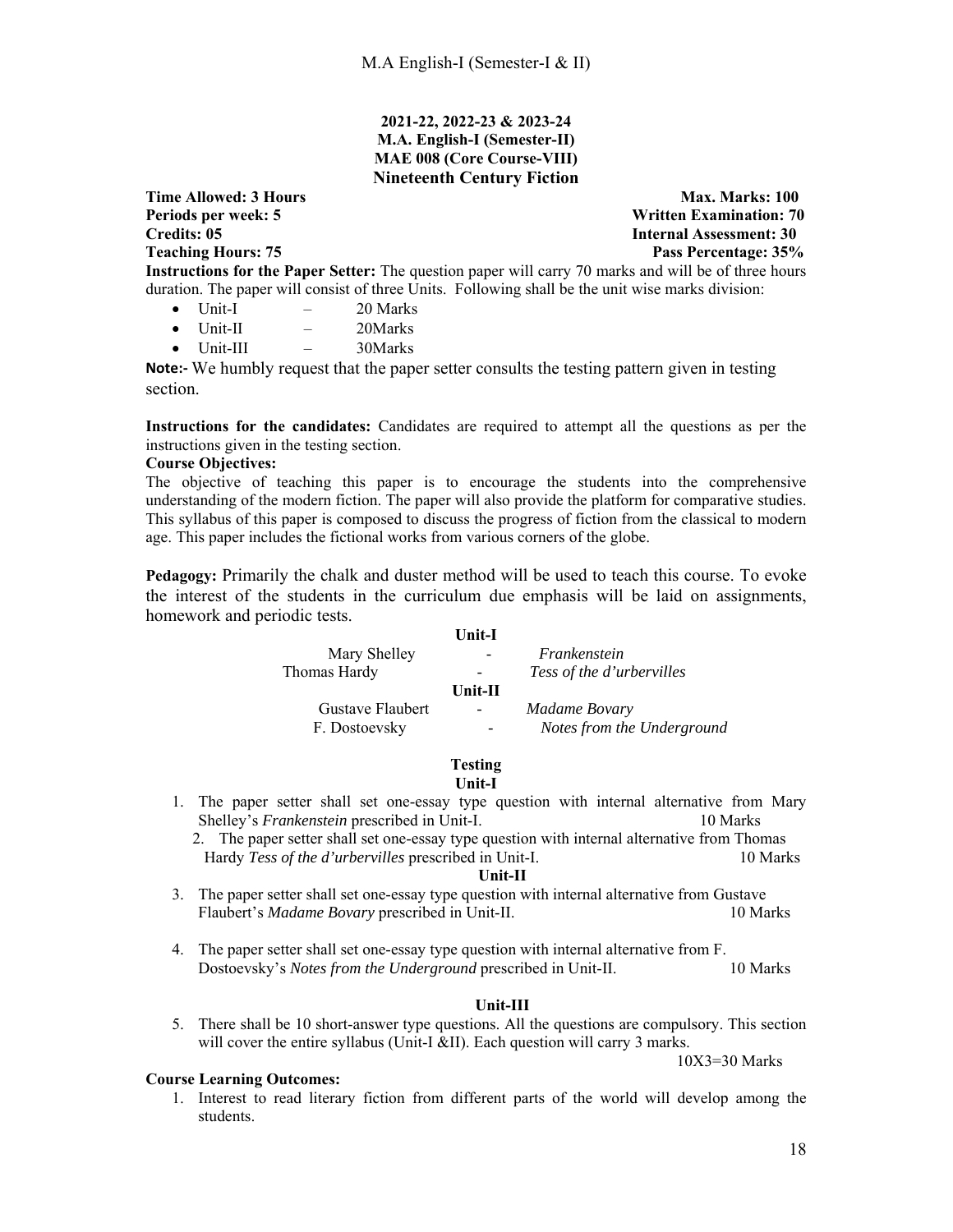- 2. The students will understand how society and culture played a significant role in the lives of the writers of a particular nation.
- 3. The students will be able to comprehend the variations in the form and content of fictional works from across the globe.

### **Suggested Readings:**

# **Mary Shelley**

| ,,,,,,                |                      |                                                |
|-----------------------|----------------------|------------------------------------------------|
| Harold Bloom          | $\ddot{\cdot}$       | Mary Shelley's Frankenstein                    |
| Debra Doyle           | $\ddot{\cdot}$       | Frankenstein                                   |
| <b>Timothy Morton</b> | $\ddot{\cdot}$       | A Routledge Literary Sourcebook on Mary        |
|                       |                      | Shelley's Frankenstein                         |
| Mary Shelley          | $\ddot{\phantom{a}}$ | Frankenstein (Second Edition) (Norton Critical |
|                       |                      | Editions)                                      |
| Graham Allen          | $\ddot{\cdot}$       | Shelley's Frankenstein                         |
| Nicholas Marsh        | $\ddot{\cdot}$       | Mary Shelley: Frankenstein                     |
|                       |                      |                                                |

### **Thomas Hardy**

Cox, R.G. Hardy: *The Critical Heritage.* Millgate, Michael: *Thomas Hardy.* Williams, Merryn: *A Preface to Hardy.*  Gregor, Ian, *The Great Web: The Form of Hardy's Major Fiction*. Ebbatson, Roger: *Thomas Hardy: The Margin of the Unexpressed*. Page, Norman: *Thomas Hardy: The Novels*.

## **Gustave Flaubert**

Cohen, Margaret and Eleanor Marx Aveling: *Madame Bovary.* (Norton Critical Edition), 2005.

Heath, Stephen. *Flaubert: Madame Bovary.* Cambridge University Press, 1992. James, Henry: *French Poets and Novelists,* London, 1876. Lubbock, Percy: *The Craft of Fiction*, New York and London, 1924. Porter, Laurence M. and Eugene F. Gray. *Gustave Flaubert's Madame Bovary: A Reference Guide*. Greenwood Publishing Group, 2002 Ullman, Stephen: *Style in the French Novel*, Camb. 1957. Unwin, Timothy. *Flaubert.* Cambridge University Press, 2004.

### **F. Dostoevsky**

Bird, Richard. *Fyodor Dostoevsky*. Reaktion Books, 2013.

Gide, André. *Dostoevsky.* Textbook Publishers, 2003.

Girard, René. *Resurrection from the Underground: Feodor Dostoevsky*. MSU Press, 2012. Peace, Richard. *Dostoevsky's: Notes from Underground* (BCP Critical Studies in Russian Literature), 2010

Katz, Michael R. and F. Dostoevsky. *Notes from the Underground.* (Norton Critical Edition), 2000.



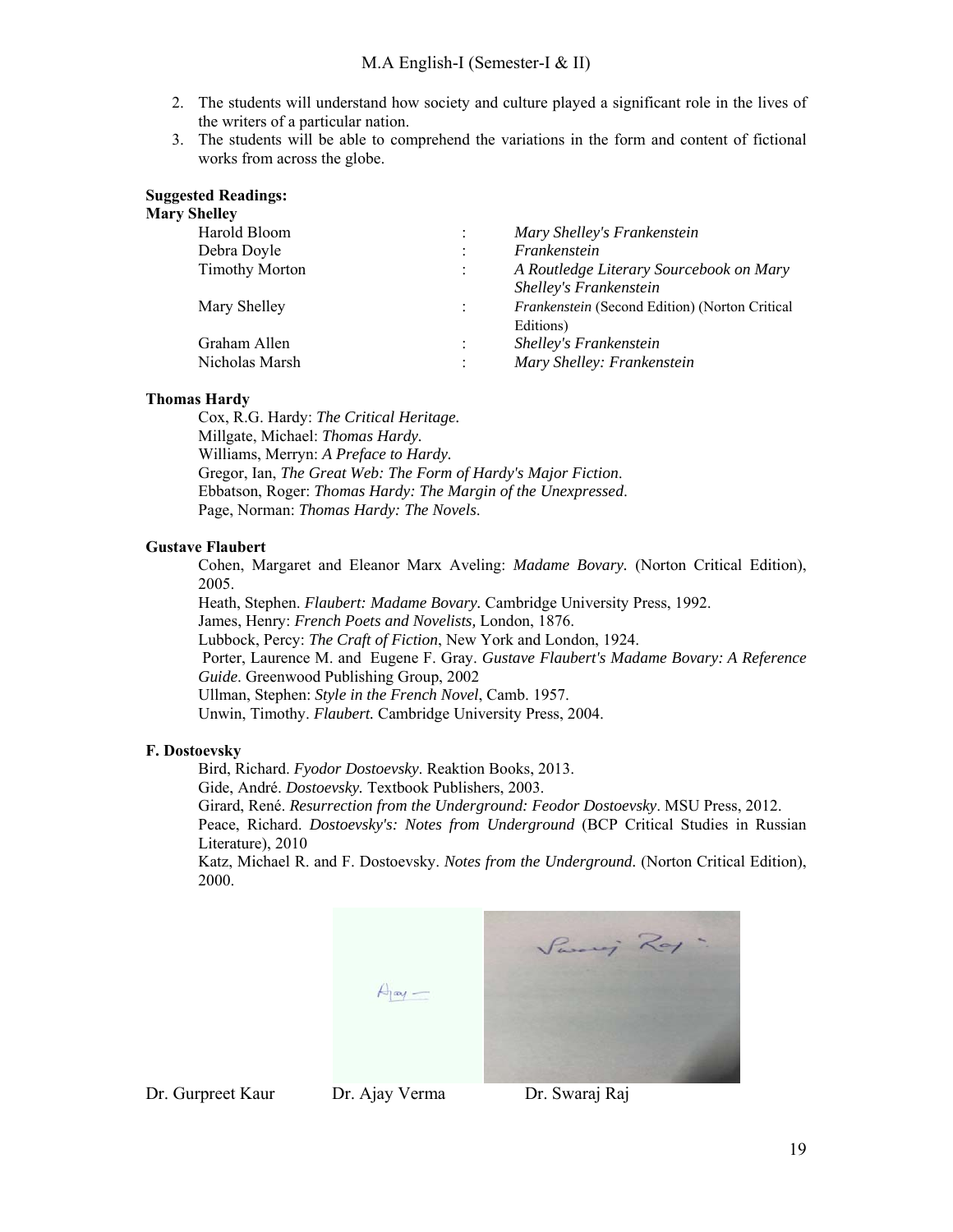## **2021-22, 2022-23 & 2023-24 M.A. English-I (Semester-II) MAE 009A [Elective Course-IX (i)] Modern Drama**

**Time Allowed: 3 Hours** Max. Marks: 100 Periods per week: 5 **Written Examination: 70**<br>Credits: 05 **Metally Reserves America** Superior Superior Superior Superior Superior Superior Superior Superior Superior Superior Superior Superior Superior Superior Superior Su **Internal Assessment: 30 Teaching Hours: 75 Pass Percentage: 35%**  Pass Percentage: 35% **Instructions for the Paper Setter:** The question paper will carry 70 marks and will be of three hours duration. The paper will consist of three Units. Following shall be the unit wise marks division:

- $\bullet$  Unit-I  $-$  20 Marks
- Unit-II 20Marks
- Unit-III 30Marks

**Note:** We humbly request that the paper setter consults the testing pattern given in testing section.

**Instructions for the candidates:** Candidates are required to attempt all the questions as per the instructions given in the testing section.

### **Course Objectives:**

The paper will help the students to understand the paradigm shift in the genre of Drama. The prescribed texts will help in understanding various types of drama. The major objective is to enrich the critical, historical and textual knowledge of students.

**Pedagogy:** Primarily the chalk and duster method will be used to teach this course. To evoke the interest of the students in the curriculum due emphasis will be laid on assignments, homework and periodic tests.

|                | <b>Unit-I</b>            |  |  |
|----------------|--------------------------|--|--|
| Eugène Ionesco | <i>The Chairs</i>        |  |  |
| Henrik Ibsen   | A Doll's House           |  |  |
|                | Unit-II                  |  |  |
| Samuel Beckett | <b>Waiting for Godot</b> |  |  |
| Mahesh Dattani | <b>Final Solutions</b>   |  |  |

# **Testing**

- **Unit-I**
- 1. The paper setter shall set one-essay type question with internal alternative from Eugène Ionesco's *The Chairs* prescribed in Unit-I. 10Marks
- 2. The paper setter shall set one-essay type question with internal alternative from Henrik Ibsen's *A Doll's House* prescribed in Unit-I. 10Marks

# **Unit-II**

- 3. The paper setter shall set one-essay type question with internal alternative from Samuel Beckett *Waiting for Godot* prescribed in Unit-II. 10 Marks
- 4. The paper setter shall set one-essay type question with internal alternative from Mahesh Dattani's *Final Solutions* prescribed in Unit-II. 10 Marks

### **Unit-III**

6. There shall be 10 short-answer type questions. All the questions are compulsory. This section will cover the entire syllabus (Unit-I &II). Each question will carry 3 marks.

10X3=30 Marks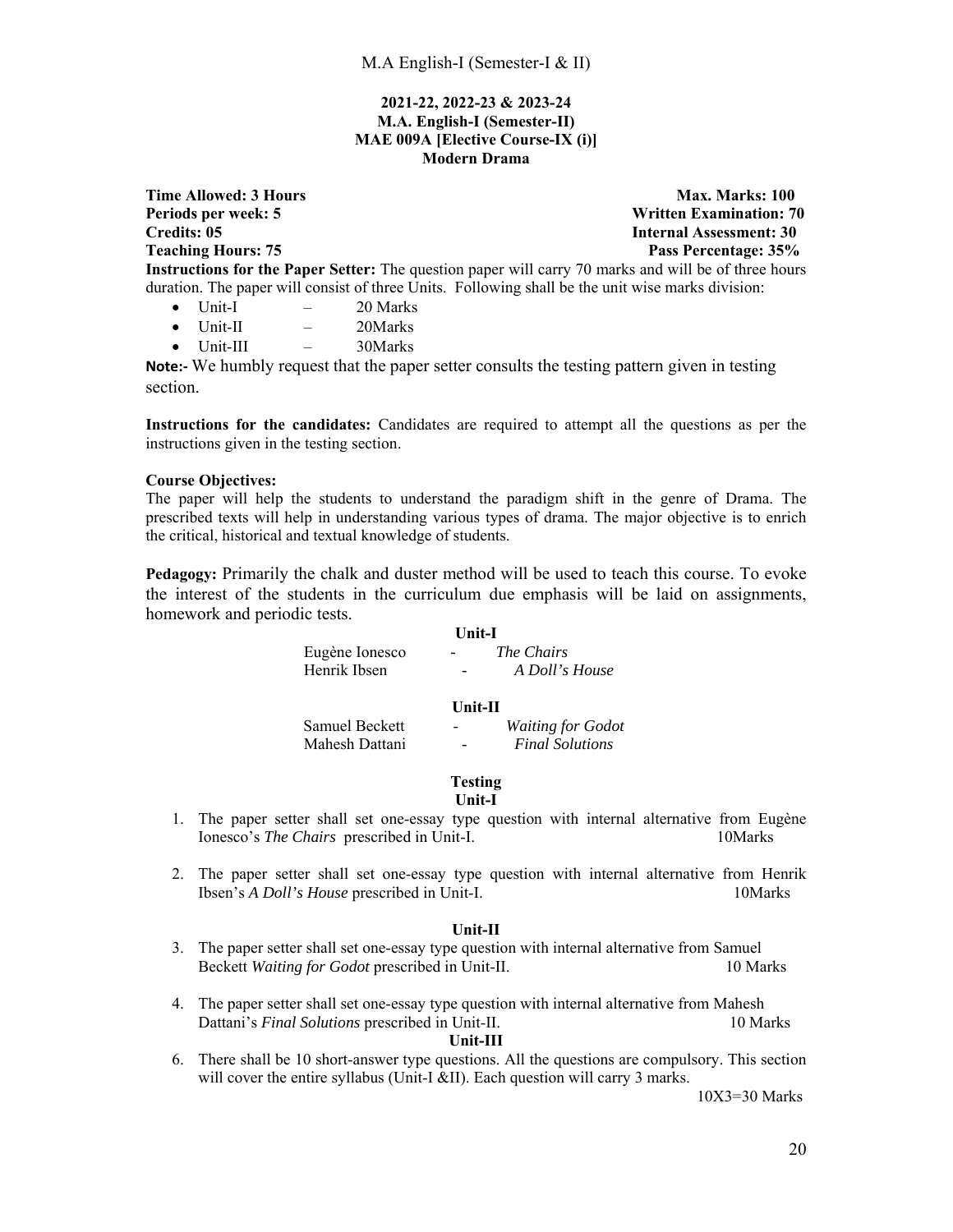# **Course Learning Outcomes:**

- 1. Students will get acquainted with the concept of modernism and its relation to drama.
- 2. Ample knowledge will be acquired by the students about modern playwrights.
- 3. Students will get familiarized with the emergence and evolution of the modern drama.

## **Suggested Readings:**

# **Henrik Ibsen**

| Lucas, F.L.         |        | Drama of Ibsen and Strindberg                        |
|---------------------|--------|------------------------------------------------------|
| Macfarlaine, James  |        | Penguin Critical Anthology on Ibsen                  |
| Bradbrook, M.C.     |        | <i><b>Ibsen: The Norwegian</b></i>                   |
| Rolfs, Fgelde (ed.) |        | Ibsen: A Collection of Critical Essays (20th Century |
|                     | Views) |                                                      |
| Williams, Raymond   |        | <i><b>Ibsen to Brecht</b></i>                        |

### **Samuel Beckett**

Alvarez, A. *Beckett* 2nd Edition. Fontana Press,1992.

Cronin, A. *Samuel Beckett The Last Modernist*. Flamingo, 1997*.* Esslin, Martin.(ed.) *Samuel Beckett: A Collection of Critical Essays*. Prentice-Hall,1965. -----------------. *The Theatre of the Absurd*. Pelican Books, 1968. Hoffman, Frederick J. *Samuel Beckett: The Language of the Self.* Southern Illinois University Press,1962.

Kenner, Hugh. *Samuel Beckett: A Critical Study.* Grove Press,1961; John Calder,1962.

## **Eugene Ionesco**

Modern Classics Rhinoceros Chairs Lesson (Penguin Modern Classics). Derek Prouse, et al. | 29 August 2000.

 $\lim_{\leftarrow}$ 

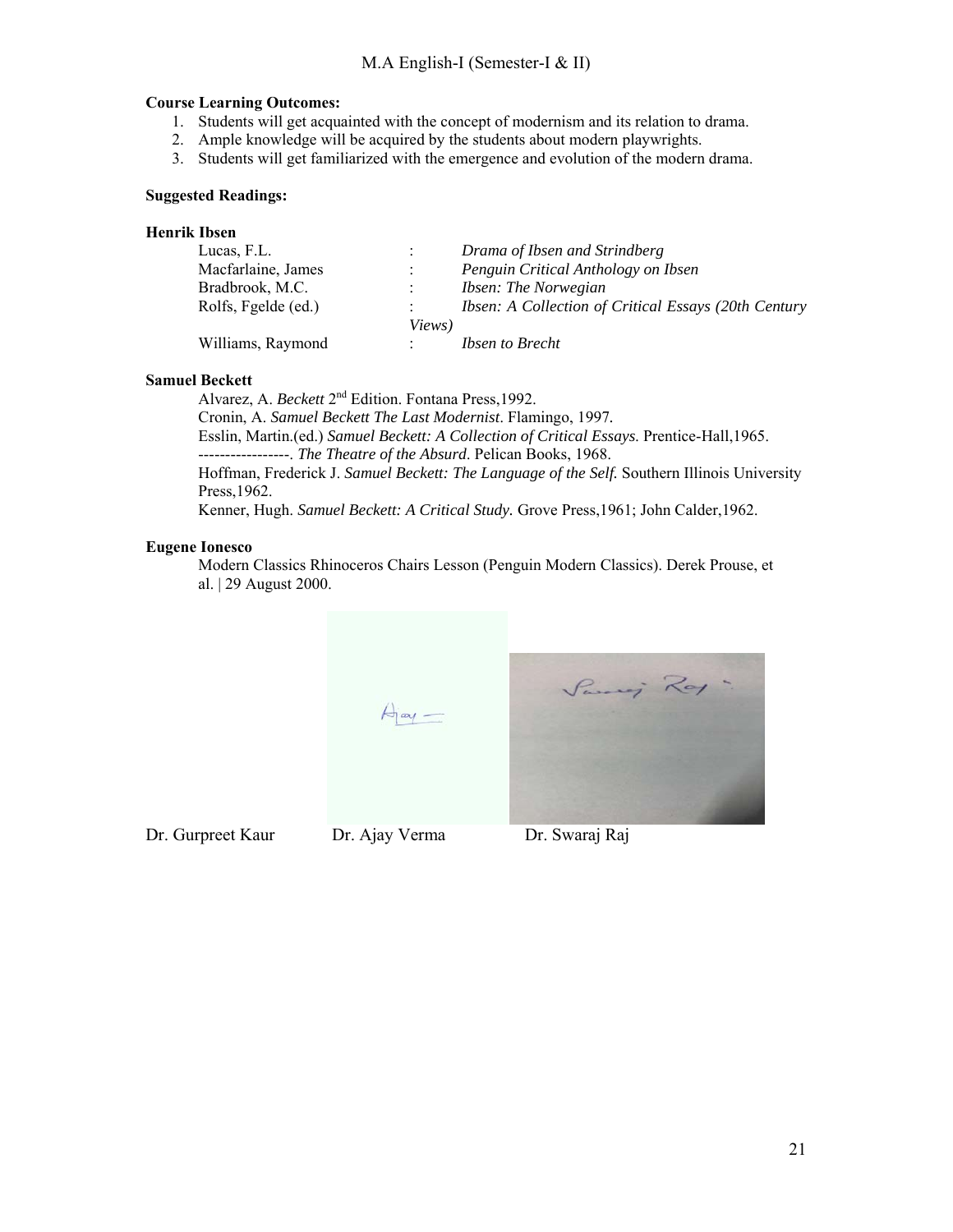## **2021-22, 2022-23 & 2023-24 M.A. English-I (Semester-II) MAE 009B [Elective Course-IX (ii)] South Asian Literature**

**Time Allowed: 3 Hours** Max. Marks: 100 **Periods per week: 5 Written Examination: 70 Credits: 05 Internal Assessment: 30 Teaching Hours: 75** Pass Percentage: 35% **Instructions for the Paper Setter:** The question paper will carry 70 marks and will be of three hours duration. The paper will consist of three Units. Following shall be the unit wise marks division:  $\bullet$  Unit-I  $-$  20 Marks

- $\bullet$  Unit-II  $-$  20Marks
- Unit-III 30Marks

**Note:** We humbly request that the paper setter consults the testing pattern given in testing section.

**Instructions for the candidates:** Candidates are required to attempt all the questions as per the instructions given in the testing section.

## **Course Objectives:**

 Literary works from different countries have been included in this course to build the multidimensional approach of the students. The paper will also enhance the multi-cultural knowledge of the students as the works incorporated in this paper are written by authors belonging to diverse ethnicities.

**Pedagogy:** Primarily the chalk and duster method will be used to teach this course. To evoke the interest of the students in the curriculum due emphasis will be laid on assignments, homework and periodic tests.

## **Unit-I**

Arundhati Roy – *The God of Small Things*  Michael Ondaatje – *Anil's Ghost* 

# **Unit-II**

Khalid Hosseni: *The Kite Runner* Mohsin Hamid: *The Reluctant Fundamentalist*

## **Testing**

### **Unit-I**

- 1. The paper setter shall set one-essay type question with internal alternative from Arundhati Roy – *The God of Small Things* prescribed in Unit-I. 10Marks
- 2. The paper setter shall set one-essay type question with internal alternative from Michael Ondaatje – *Anil's Ghost* prescribed in Unit-I. 10Marks

## **Unit-II**

- 3. The paper setter shall set one-essay type question with internal alternative from Khalid Hosseni: *The Kite Runner* prescribed in Unit-II. 10 Marks
- 4. The paper setter shall set one-essay type question with internal alternative from Mohsin Hamid: *The Reluctant Fundamentalist* prescribed in Unit-II. 10 Marks

### **Unit-III**

5. There shall be 10 short-answer type questions. All the questions are compulsory. This section will cover the entire syllabus (Unit-I &II). Each question will carry 3 marks.

10X3=30 Marks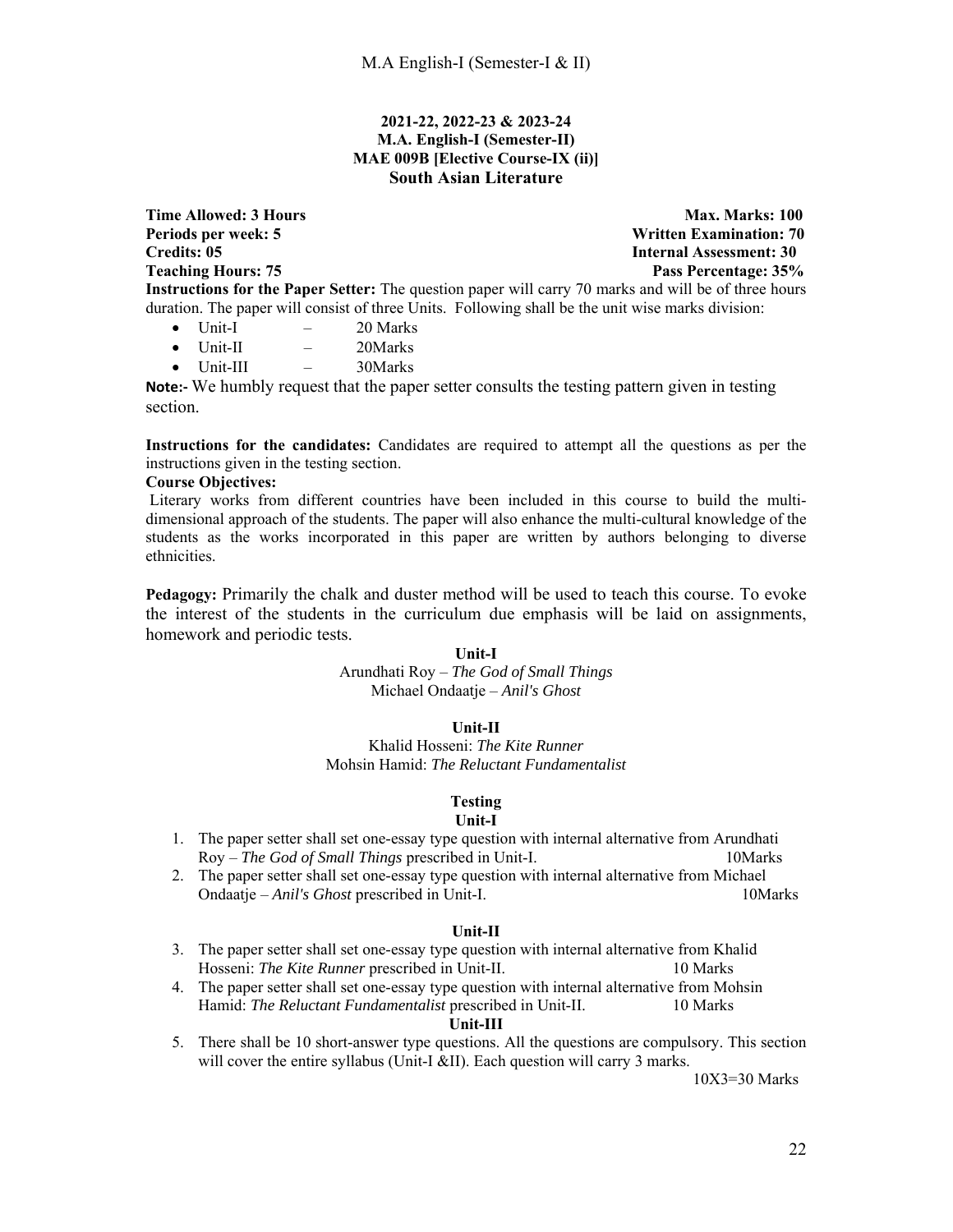# **Course Learning Outcomes:**

- 1. An inclination will develop among the students relating to the social, historical, literary and cultural elements of South Asian Literature.
- 2. Students will be able to critically analyse the works of South Asian Literature.
- 3. The study of writers belonging to varied cultural backgrounds will enhance the idea of global belongingness.

# **Suggested Readings:**

- Ahmed, Imtiaz, ed. *Understanding Terrorism in South Asia, Beyond Statist Discourses*. Manohar, Regional Centre for Strategic Studies, 2006.
- Ali, Tariq. *The Clash of Fundamentalisms: Crusades, Jihads and Modernity*. Rupa& Co., 2002.
- Bhasin, Kamla, Ritu Menon and Said Nighat Khan. *Against All Odd: Essays on Women, Religion and Development from India and Pakistan*. Kali for Women, 1997.
- de Silva, Chandra Richard. *Sri Lanka: A History*. Vikas Publishing House Pvt Ltd, 1992. 5. Hussain, Yasmin. *Writing Diaspora: South Asian Women, Culture and Ethnicity*. Ashgate Publication Limited, 2004.
- Loomba, Ania. *Colonialism/ Postcolonialism*. Routledge, 1998.



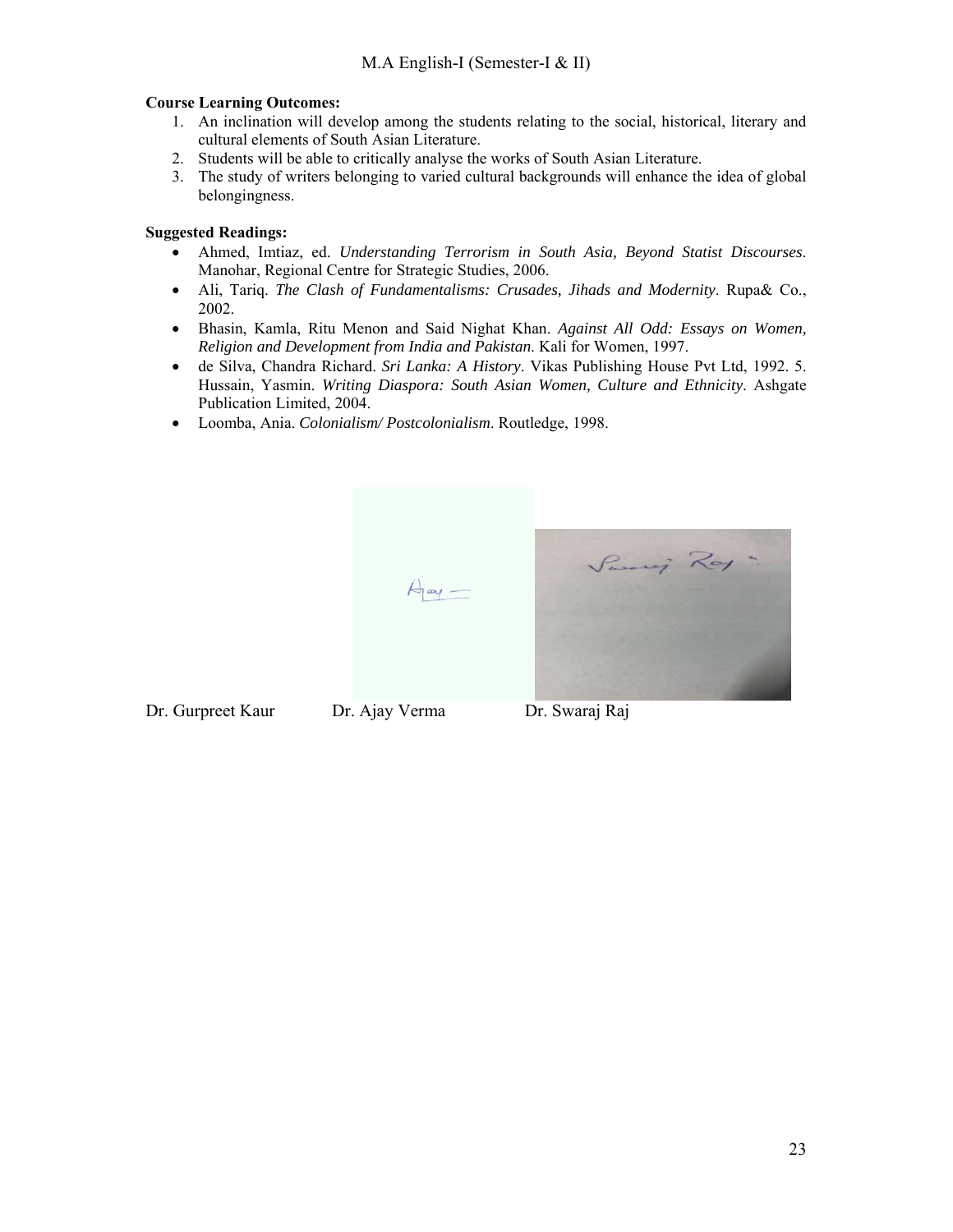**2021-22, 2022-23 & 2023-24 M.A. English-I (Semester-II) MAE 009C [Elective Course-IX (iii)] Modern English Grammar and Usage** 

**Time Allowed: 3 Hours** Max. Marks: 100 **Periods per week: 5 Written Examination: 70 Credits: 05 Internal Assessment: 30 Teaching Hours: 75 Pass Percentage: 35%** 

### **Course Objectives:**

The objective of the paper is to help the students in understanding the various nuances of English language. The paper will make the students aware about the basics and latest developments in English language. The paper will provide theoretical as well as practical framework. The usage part of English language will also be thoroughly discussed to enhance the practical understanding of students.

### **Instructions for the Candidates:**

Candidates shall attempt five questions in all, all questions being compulsory. Candidates shall attempt two questions from Unit I and two from Unit II. In Unit III, comprising short-answer questions, candidates shall attempt ten out of the given ten questions. Each of these short-answer questions shall be answered in 120-150 words and shall be of three marks each, carrying a total of 10x3=30 marks.

### **Instructions for the Paper Setter:**

In Unit I, there shall be two questions set in the following manner:

Question No. I- This question, of 10 marks, with an internal alternative, shall pertain to Chapter 1: Referring to people and things and Chapter 2: Giving information about people and things in Unit I. Both the alternatives shall be theoretical in nature.

Question No. II- This question of 10 marks shall pertain to the exercises from Katy Shaw's *English Grammar Exercises* covering Chapters 1 and 2 of Unit I.

This will be a compulsory question. There will be no internal alternative in this question.

In Unit II, there shall be two questions set in the following manner:

Question No. III- This question, of 10 marks, with an internal alternative shall pertain to Chapter 3: Making a message, Chapter 4: Varying the message, Chapter 5: Expressing time and Chapter 6: Expressing manner and place. Both the alternatives shall be theoretical in nature.

Question No. IV- This question, of 10 marks, shall pertain to the exercises from Katy Shaw's *English Grammar Exercises* covering Chapters 3, 4, 5 and 6 of Unit II.

This will be a compulsory question. There will be no internal alternative in this question*.*

In Unit III there shall be one question set in the following manner:

Question No. V-The paper-setter shall set ten short-answer questions, at least one from each of the six prescribed chapters in Units I and II, carrying a weightage of 30 marks. Each question shall be answered in 100-150 words and shall be of three marks.

## **Important Note**:

The scope of the questions shall be defined strictly in accordance with the content of the prescribed chapters and the exercises relevant to these chapters in the prescribed books. The objective-type questions shall also be strictly from the exercises relevant to the prescribed chapters in *Collins Cobuild English Grammar Exercises* by Katy Shaw.

### **Unit-I**

## **Chapter 1: Referring to people and things.**

Introduction to the noun group; Identifying people and things: nouns; Referring to people and things without naming them: pronouns; Identifying what you are talking about: determiners. Exercises relevant to Chapter 1 in *Collins Cobuild English Grammar Exercises* by Katy Shaw. **Chapter 2: Giving information about people and things.**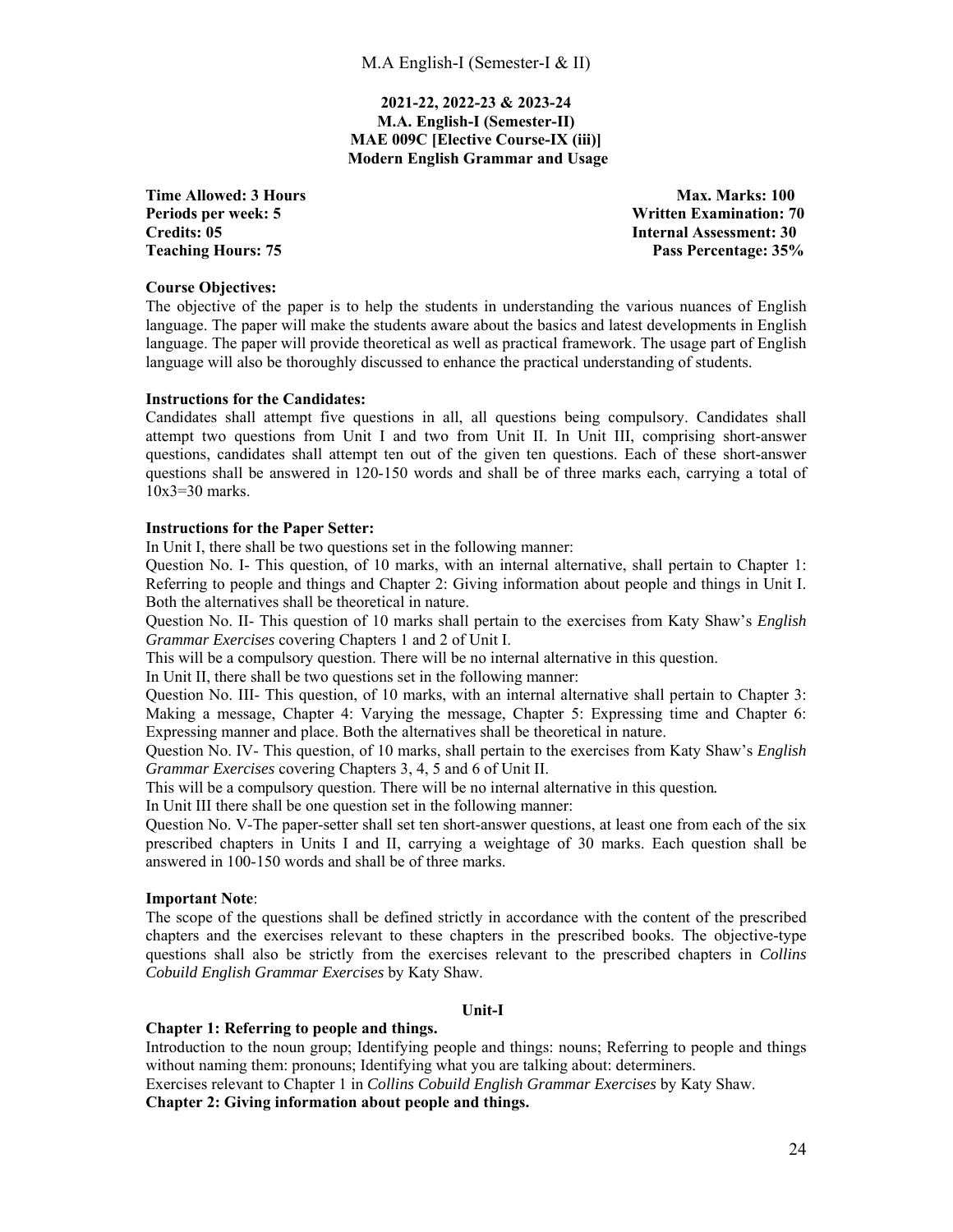Introduction; Describing things: adjectives; Modifying using nouns: noun modifiers; Indicating possession or association: possessive structures; Talking about quantities and amounts; Referring to an exact number of things: numbers; Expanding the noun group: qualifiers.

Exercises relevant to Chapter 2 in *Collins Cobuild English Grammar Exercises* by Katy Shaw.

# **Unit-II**

### **Chapter 3: Making a message**

Indicating how many participants are involved: transitivity; Describing and identifying things: complementation; Talking about closely linked actions: using two verbs together in phase.

### **Chapter 4: Varying the message**

Statements, questions, orders, and suggestions; Negation; Using modals.

Exercises relevant to Chapters 3 and 4 in *Collins Cobuild English Grammar Exercises* by Katy Shaw. **Chapter 5: Expressing time** 

Introduction; The present; The past; The future; Other uses of tenses; Timing by adjuncts; Time expressions and prepositional phrases; Frequency and duration.

# **Chapter 6: Expressing manner and place**

Introduction to adjuncts; Giving information about manner: adverbs; Giving information about place: prepositions.

Exercises relevant to Chapters 5 and 6 in *Collins Cobuild English Grammar Exercises* by Katy Shaw.

### **Prescribed Texts for Units I & II:**

1. *Collins Cobuild English Grammar.* Third Edition, 2011. Editor-in-Chief John Sinclair; Managing Editor Penny Hands. Harper Collins Publishers: Great Britain. Reprint Indian Edition, 2012.

The following chapters from this book are prescribed: Chapters 1, 2, 3, 4, 5 and 6.

2. Shaw, Katy. *Collins Cobuild English Grammar Exercises*. New Delhi: Indus (An imprint of Harper Collins Publishers India), 1991. Third impression 1994.

The following chapters from this book are prescribed: Chapters 1, 2, 3, 4, 5 and 6.

## **Supplementary Text:**

Quirk, Randolph and Greenbaum, Sidney. *A University Grammar of English*. New Delhi: Pearson Education, 1973. Ninth Indian Reprint, 2005.

## **Course Learning Outcomes:**

- 1. Students will get acquainted with the basics of English grammar.
- 2. The study of this paper will enhance the communication skills of the students.
- 3. The grasp over communicative language will create more job opportunities.

## **Suggested Readings:**

- 1. Greenbaum, Sidney and Quirk, Randolph. *A Student's Grammar of the English Language.*  New Delhi: Pearson Education.
- 2. Leech, Geoffrey and Svartvik, Jan. *A Communicative Grammar of English.* New Delhi: Pearson Education.
- 3. Quirk, Randolph et al. *A Grammar of Contemporary English*. Cambridge University Press.
- 4. *Collins Cobuild Student's Grammar*. Practice Material by Dave Willis. New Delhi: Harper Collins, 1994.
- 5. Swan, Michael and Walter, Catherine. *How English Works* (With Answers). Oxford University Press, 2006.
- 6. Yule, George. *New Oxford Practice Grammar*. Advanced (With Answers). Oxford University Press, 2006.
- 7. Thomson, A.J. and Martinet, A.V. *A Practical English Grammar*. Intermediate to Advanced. Oxford University Press, 2006.
- 8. Thornbury, Scott. *Natural Grammar*. Oxford University Press, 2006.
- 9. Hewings, Martin. *Advanced Grammar in Use*. Upper Intermediate to Proficiency. Edition with Answers. Cambridge University Press, 2007.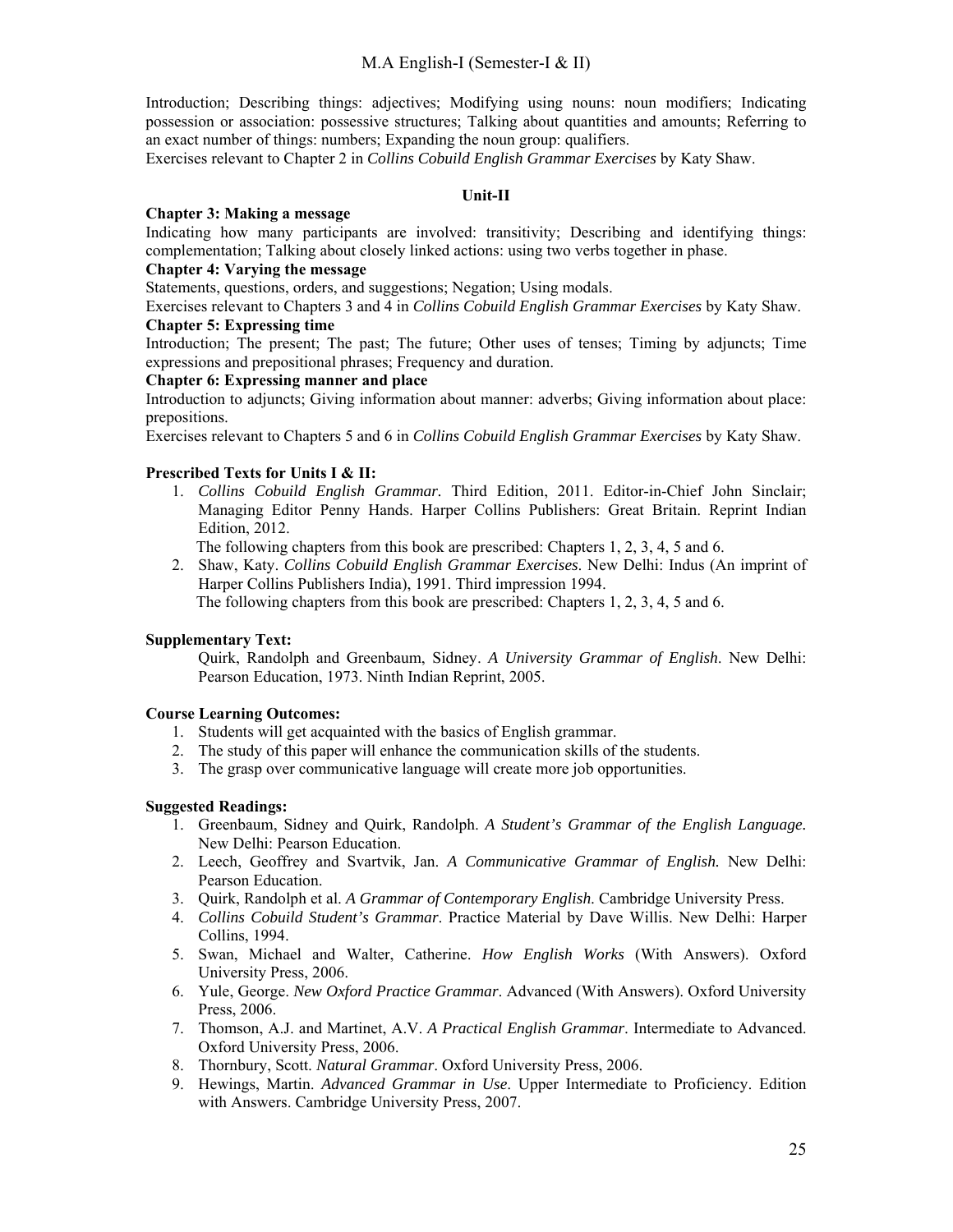- 10. Haines, Simon et al. *Advanced Grammar in Use Supplementary Exercises*. Upper Intermediate to Proficiency. Cambridge University Press, 2007.
- 11. Carter, Ronald and McCarthy, Michael. *Cambridge Grammar of English*. A Comprehensive Guide. Advanced, Proficiency and Above. Cambridge University Press, 2007.
- 12. Gower, Roger. *Grammar in Practice*. Level 6 Upper Intermediate. Cambridge University Press, 2007.
- 13. Singh, Sukhdev and Balbir Singh. *Grammar of the Modern English Language*. Cambridge University Press, 2012.